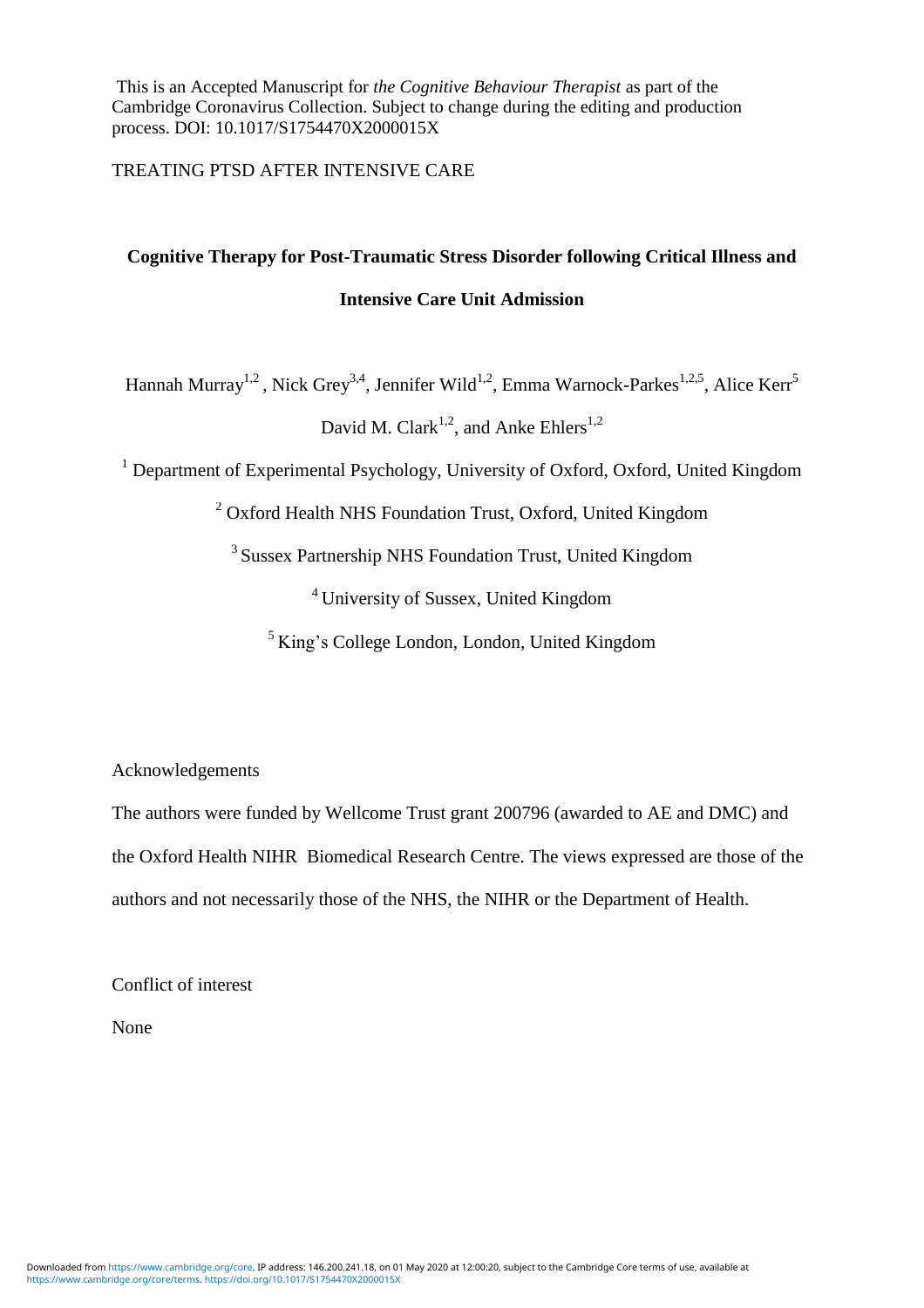#### **Abstract**

Around a quarter of patients treated in intensive care units (ICUs) will develop symptoms of Post-Traumatic Stress Disorder (PTSD). Given the dramatic increase in ICU admissions during the COVID-19 pandemic, post-ICU PTSD is a relevant concern at the time of writing. Post-ICU PTSD can present various challenges to clinicians, and no clinical guidelines have been published for delivering trauma-focused CBT with this population. In this article, we describe how to use cognitive therapy for PTSD (CT-PTSD), a first line treatment for PTSD recommended by the National Institute for Health and Care Excellence. Using clinical case examples, we outline the key techniques involved in CT-PTSD, and describe their application to treating patients with PTSD following ICU.

Keywords: PTSD; trauma; critical care; hallucinations; ICU; COVID-19

Key learning aims:

- To recognise PTSD following admissions to intensive care units (ICUs)
- To understand how the ICU experience can lead to PTSD development
- To understand how Ehlers and Clark's (2000) cognitive model of PTSD can be applied to post-ICU PTSD
- To be able to apply cognitive therapy for PTSD to patients with post-ICU PTSD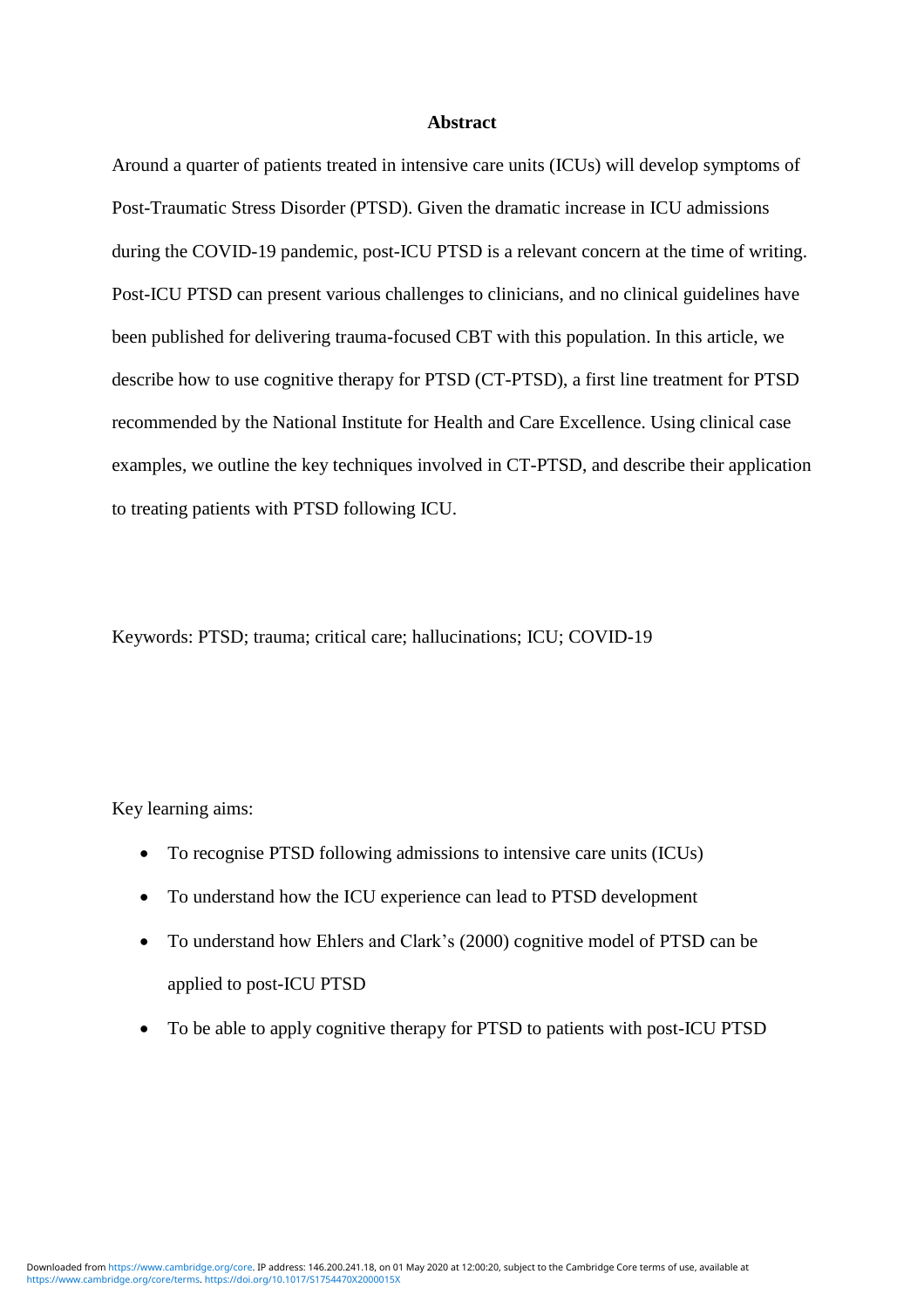Patients are admitted into intensive care units (ICU) when they need life-saving medical treatment. Medical advances have led to higher survival rates in ICU than ever before, but many patients experience psychological difficulties in the weeks and months after discharge, particularly post-traumatic stress disorder (PTSD), depression, and anxiety. Indeed, a recent meta-analysis found self-reported PTSD symptoms in 24% of ICU patients between one and six months after discharge, and 22% at seven months (Parker et al., 2015).

Various risk factors associated with admissions to ICU lead to higher rates of PTSD than other medical settings. Besides being critically unwell and fearing they may die, patients are exposed to the ICU environment with constant noise, light, frequent medical checks, pain, sleep disruption, partial consciousness and high levels of sedating medications. They are often unable to communicate or to move. These factors place patients at risk of delirium, an acutely confused state of mind, that can be accompanied by hallucinations and delusions. The patient's poor physiological state and the ICU environment also affect memory processing, further raising the risk of PTSD development.

The COVID-19 pandemic has led to a rapid increase in ICU admissions. One of the many aftershocks of the pandemic is likely to be a rise in patients presenting with PTSD related to their experiences of illness and medical treatment. At the time of writing, data is not available to estimate rates of PTSD in this population or on specific PTSD risk factors such as the use of sedating medications. However, certain aspects of treatment during the pandemic may place patients at risk of developing post-ICU PTSD. Staff need to wear personal protective equipment (PPE), including masks which hamper communication and can make them look frightening to patients experiencing delirium. Visitors are not allowed unless the patient is dying, removing the opportunity for reassurance and support from a loved one, and staff will be exceptionally busy. In usual circumstances, approximately 13% of patients admitted to ICU die (Intensive Care National Audit and Research Centre [ICNARC], 2019),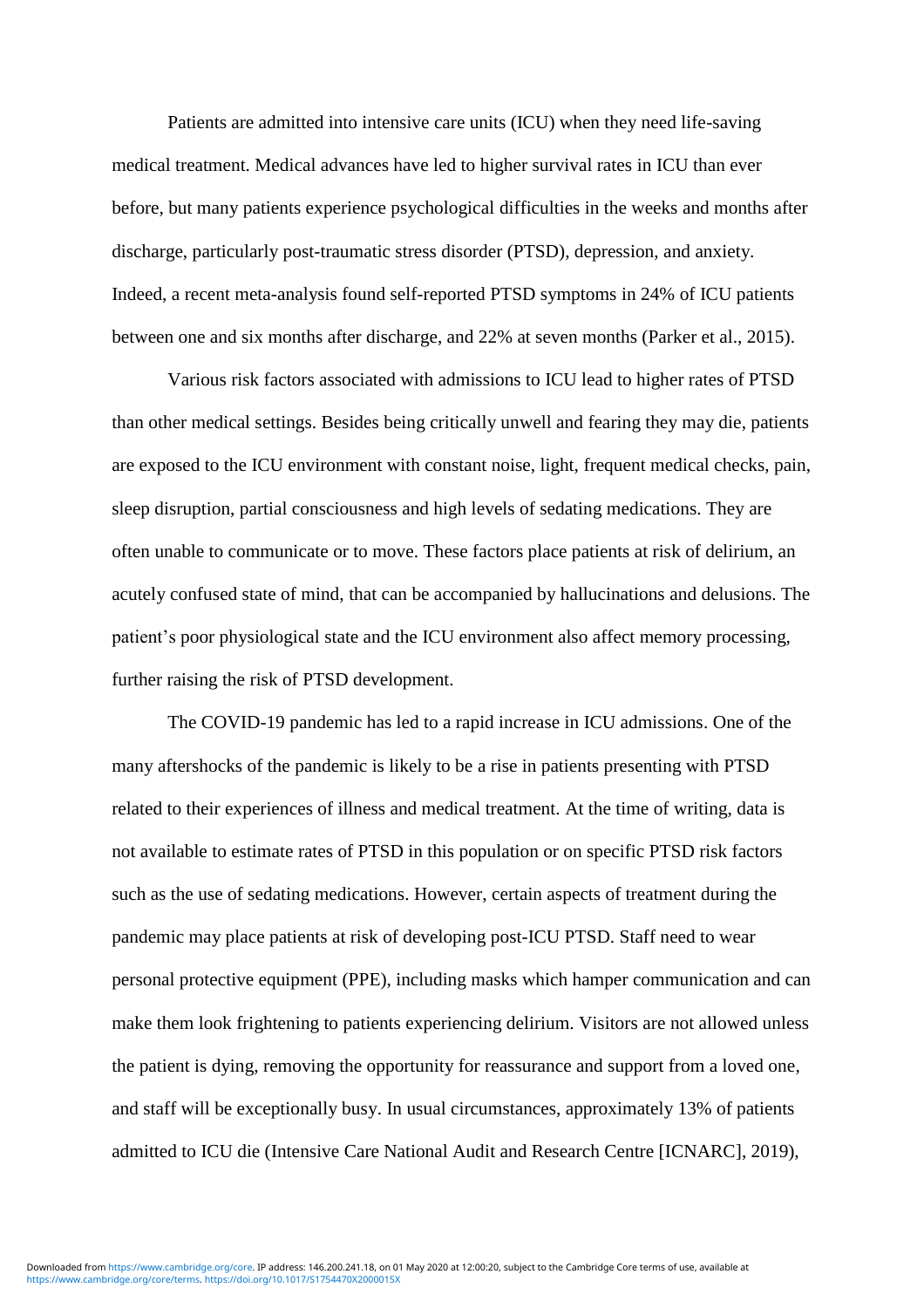but early figures regarding COVID-19 cases indicate that mortality may be higher for this population, at over 50% at the time of writing (ICNARC, 2020), meaning that patients may be aware of others dying around them, and may be aware of their own high risk of death. Finally, critically ill COVID-19 patients experience hypoxia, which is a risk factor in delirium (Tilouche et al., 2018). Some aspects of being unwell with COVID-19 may be protective of PTSD. For example, many patients in ICU have no memory of arriving there, as their admission was due to a sudden accident, illness or following an operation. COVID-19 patients have typically become increasingly unwell over a period of time. They may therefore have greater awareness of their situation, and more access to factual memories, which has been found to be protective of PTSD (Jones et al., 2001).

The National Institute for Health and Care Excellence guidelines on rehabilitation after critical illness (NICE, 2009) recommend psychological follow-up for patients after discharge from ICU, including screening for PTSD, and psychological therapy as required. However, at the time of writing, follow-up clinics were routinely available in only some UK hospitals, and are likely to be overstretched during the COVID-19 pandemic. Furthermore, patients with PTSD symptoms may be unable or unwilling to attend hospital follow-up clinics, due to ongoing physical problems and the distress associated with reminders of their experiences in hospital.

When it comes to treatment, there is little published clinical guidance available for psychological therapists working with patients with post-ICU PTSD. Clinical interventions in the literature have tended to focus on prevention of PTSD, including adjusting sedation and medication use (Kress et al., 2015), the use of patient diaries (Ullman et al., 2015), and early intervention programmes (e.g. Wade et al., 2019). Treating post-ICU PTSD may present various challenges to clinicians, such as: the role of patchy and highly disjointed memories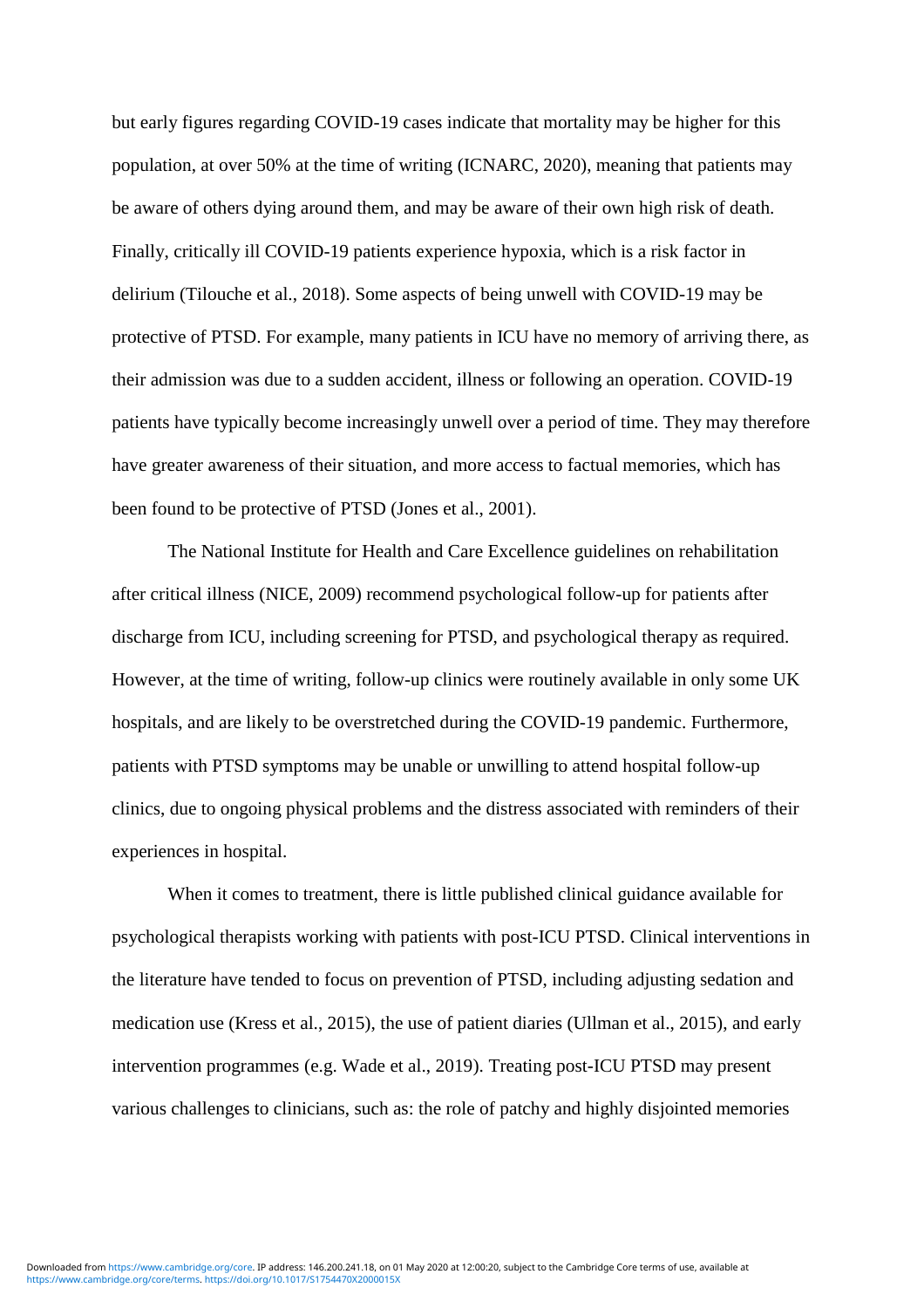that may include hallucinations; ongoing physical problems; avoidance of healthcare-related triggers; and a distrust and fear of medical professionals.

In this article, we aim to describe how to apply cognitive therapy for PTSD (CT-PTSD), a first-line psychological treatment for PTSD, to meet the needs of post-ICU patients. Although we will focus predominantly on PTSD following ICU, much of the content is relevant to surviving critical illness in general, as well to medical traumas in other contexts.

## **PTSD after ICU**

Traumatic events in ICU may include:

- Experiences where the patient believed they were about to die
- Moments when the patient learnt bad news, such as realising they had developed COVID-19 and related problems
- 'Flashforwards' or images of a feared future event (such as imagining their own funeral)
- Invasive (and sometimes painful) medical procedures
- Seeing, hearing or learning about other patients dying
- Perceived mistreatment, such as experiencing pain and believing staff aren't helping
- Witnessing other patients behave in a distressing manner
- Hallucinations caused by delirium
- A combination of the above. For example, patients may have memories of a medical procedure, which they believed at the time was the nurse trying to kill them.

To meet criteria for PTSD, according to The Diagnostic and Statistical Manual of Mental Disorders (5th ed.; DSM–5; American Psychiatric Association, 2013), as well as experiencing a Criterion A event (witnessing or experiencing actual or threatened death or serious injury), such as those listed above, the patient must also have symptoms from each of the following categories: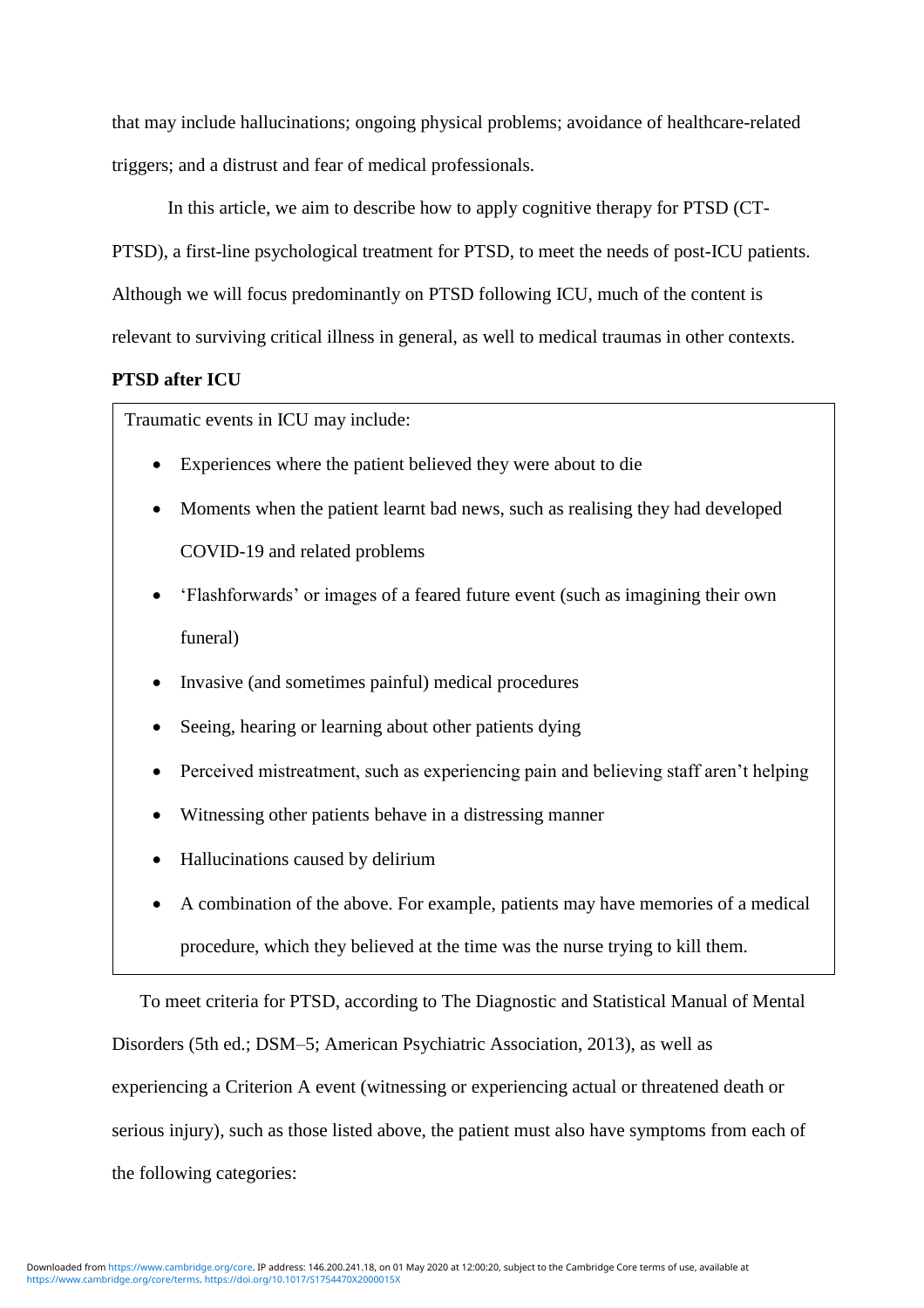- *Re-experiencing the events in the form of intrusive memories, flashbacks, nightmares and/or physical and emotional reactivity to reminders (Criterion B)*. With respect to ICU trauma, patients may report factual memories, delusional or hallucinated memories, or a mixture of the two (Colville, Kerry, & Pierce, 2008; Wade et al., 2015). In some cases they will report confusion about what was real. Re-experiencing does not always involve conscious recall of traumatic events. It can also involve reexperiencing an intense emotion (fear, sadness, despair) or physical reaction (pain, shortness of breath, immobility) from the trauma without simultaneously recalling the event itself. This is what Ehlers and Clark (2000) called 'affect without recollection'. Triggers for re-experiencing include obvious reminders of the trauma (such as the mention of ICU, being asked about your illness, etc) but also often include sensory elements of the admission that are ubiquitous in everyday life, such as beeping noises, smells of disinfectants, the sound of laboured breathing, the colour of PPE gowns, the clear plastic used in staff PPE visors, and physical sensations such as pain, difficulty breathing, discomfort when swallowing, lying down and nausea. When these sensory elements are part of everyday objects (the colour of clothes, the material used in household containers, the breathing of a new-born baby), patients may not be aware what has triggered their memories or affect and feel their emotions are out of control.
- *Avoidance of thoughts, feelings and reminders of the experience (Criterion C)*. With respect to post-ICU PTSD, types of behavioural avoidance may include skipping medical appointments, avoiding looking at or touching parts of their own body, activities that bring on similar body sensations (such as getting out of breath) and turning off TV programmes or films with medical themes.
- *Negative alterations in cognitions and mood (Criterion D)*. For PTSD following ICU, cognitions may relate to perceived negative, permanent changes to the self, one's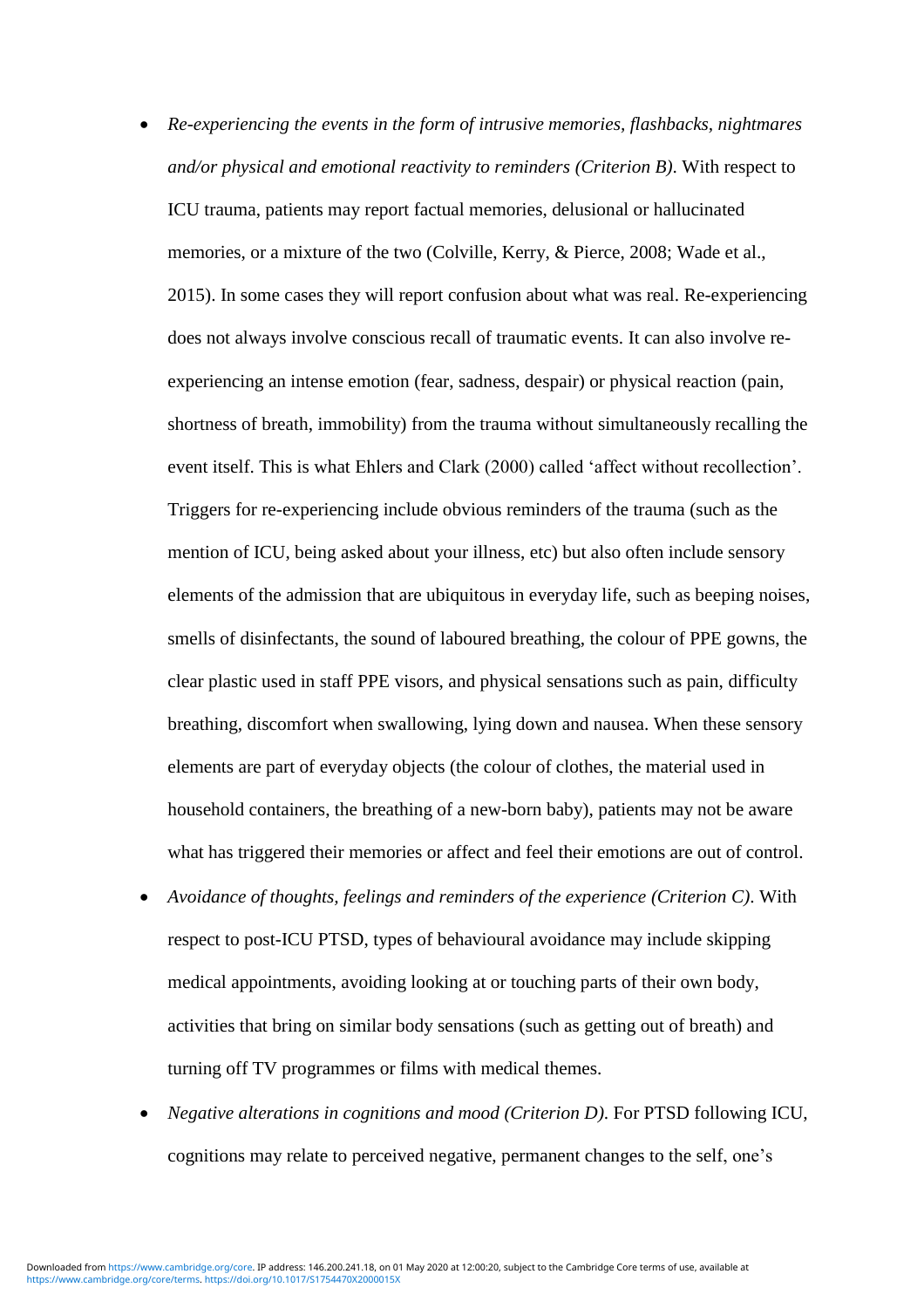body or life in general, beliefs about personal vulnerability, and distrust of others, especially if patients believed they were mistreated in hospital. Related emotions may include hopelessness, sadness, shame and anger.

 *Hyperarousal symptoms (Criterion E).* Particularly common symptoms post-ICU are hypervigilance to internal states, such as sensations or symptoms which may indicate possible illness. Sleep is often poor, as lying in bed may trigger memories.

The symptoms need to have lasted for at least a month (Criterion E), cause significant distress and/or interference to important areas of functioning (Criterion F) and not be attributable to a substance or medical condition (Criterion G). The PTSD criteria in ICD-11 (World Health Organisation, 2018) focus more narrowly on reexperiencing in the form of flashbacks and nightmares, avoidance, hypervigilance and startle responses.

PTSD symptoms may develop immediately after ICU, but we have also observed cases of delayed onset. Patients often report that initially their attention was focused on their physical recovery, and it was only later that their psychological symptoms emerged or assumed priority.

#### **A Cognitive Model of PTSD**

Ehlers and Clark's (2000) cognitive model of PTSD suggests that the core experience of PTSD is a sense of serious current threat even though the trauma is in the past. This perceived current threat can be physical ("I'm going to die"; "The world is a dangerous place") and / or psychological ("I'm weak"; "I'm all alone").

The sense of threat is maintained by three processes. The first relates to meanings that arise from the way an individual has appraised the traumatic event or its aftermath. For example, if patients now see themselves and their loved ones as more vulnerable to critical illness or death and mistrust medical professionals, this will create an ongoing sense of threat.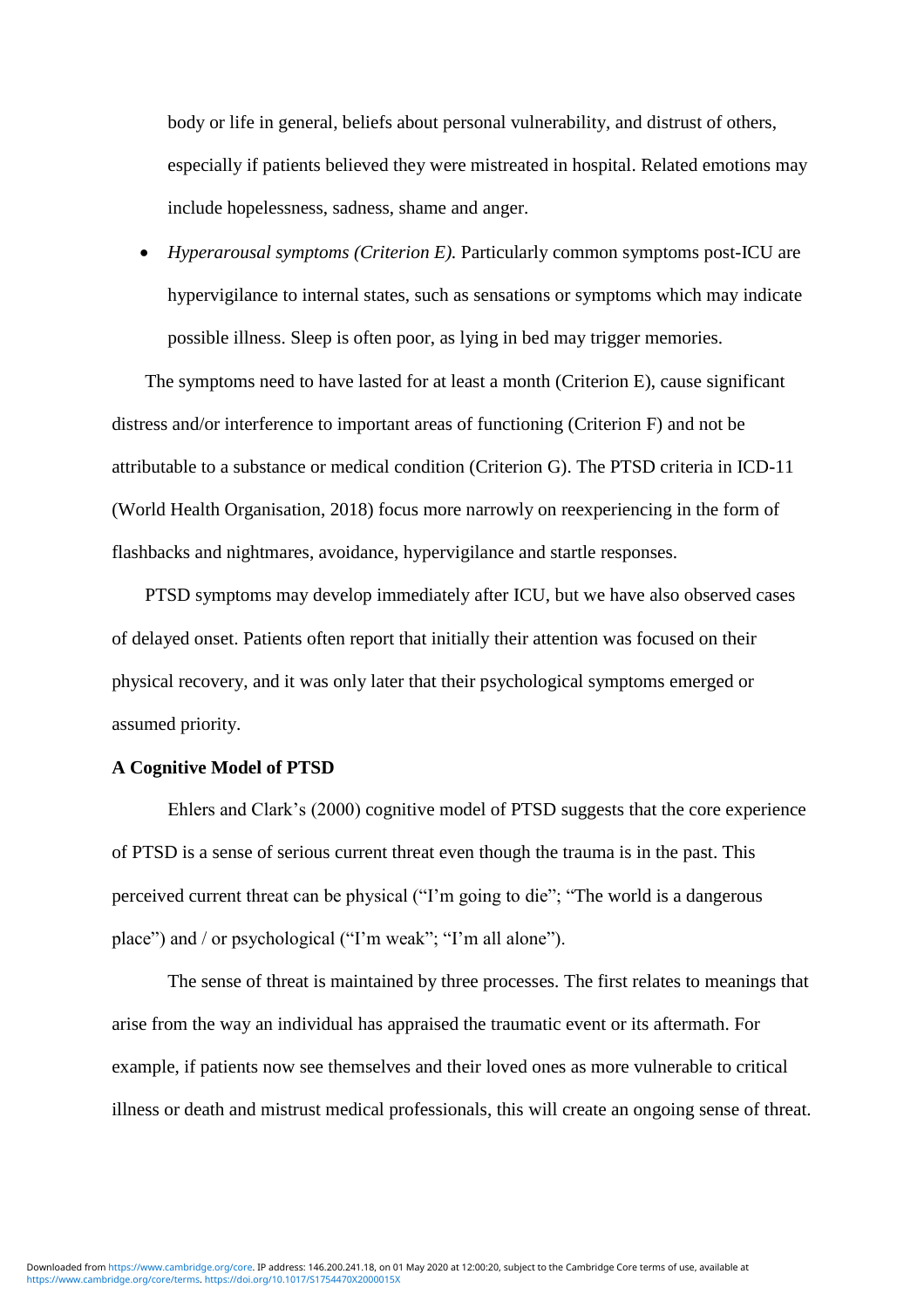The second concerns the nature of the trauma memory. The model suggests that because the trauma is processed in a predominantly sensory way (as a stream of sensory impressions) and sometimes also as unreal/ not happening to the self, the worst moments of the trauma are poorly elaborated and disjointed from other autobiographical information in memory. This accounts for the 'here and now' quality of PTSD memories; when they are recalled, people may be unable to access other information that could correct impressions or negative beliefs they had at the time. In other words, the memory for these moments has not been updated with what the individual knows now, such as that they survived and that the meanings of the worst moments may be inaccurate (e.g., that the medical staff did not torture them, but in fact did the procedures to save their life). These types of memories are easily triggered by sensory cues which are similar to those encountered at the time of the trauma.

The third process maintaining the sense of current threat are the cognitive and behavioural coping strategies that the patient uses to attempt to reduce their sense of threat. These strategies can inadvertently increase symptoms (e.g. memory suppression or substance use) or the sense of threat (e.g. hypervigilance to danger). Importantly, avoidance, safety behaviours and rumination prevent change (reappraisal) of traumatic meanings or in the nature of the trauma memory, which remains in its poorly elaborated state.

#### *Psychological Risk Factors for post-ICU PTSD*

Most research into risk factors for post-ICU PTSD has focused on patient demographics and medical variables. For example, some types of medication (including benzodiazepines and opiates) are particularly associated with later PTSD development, probably due to their role in delirium (e.g. Bienvenu et al., 2013; Girard et al., 2007). The psychological variables which have been studied give us some insight into the processes leading to post-ICU PTSD and align with the cognitive model. For example, studies have shown that the number of traumatic medical events which occur in ICU (such as difficulty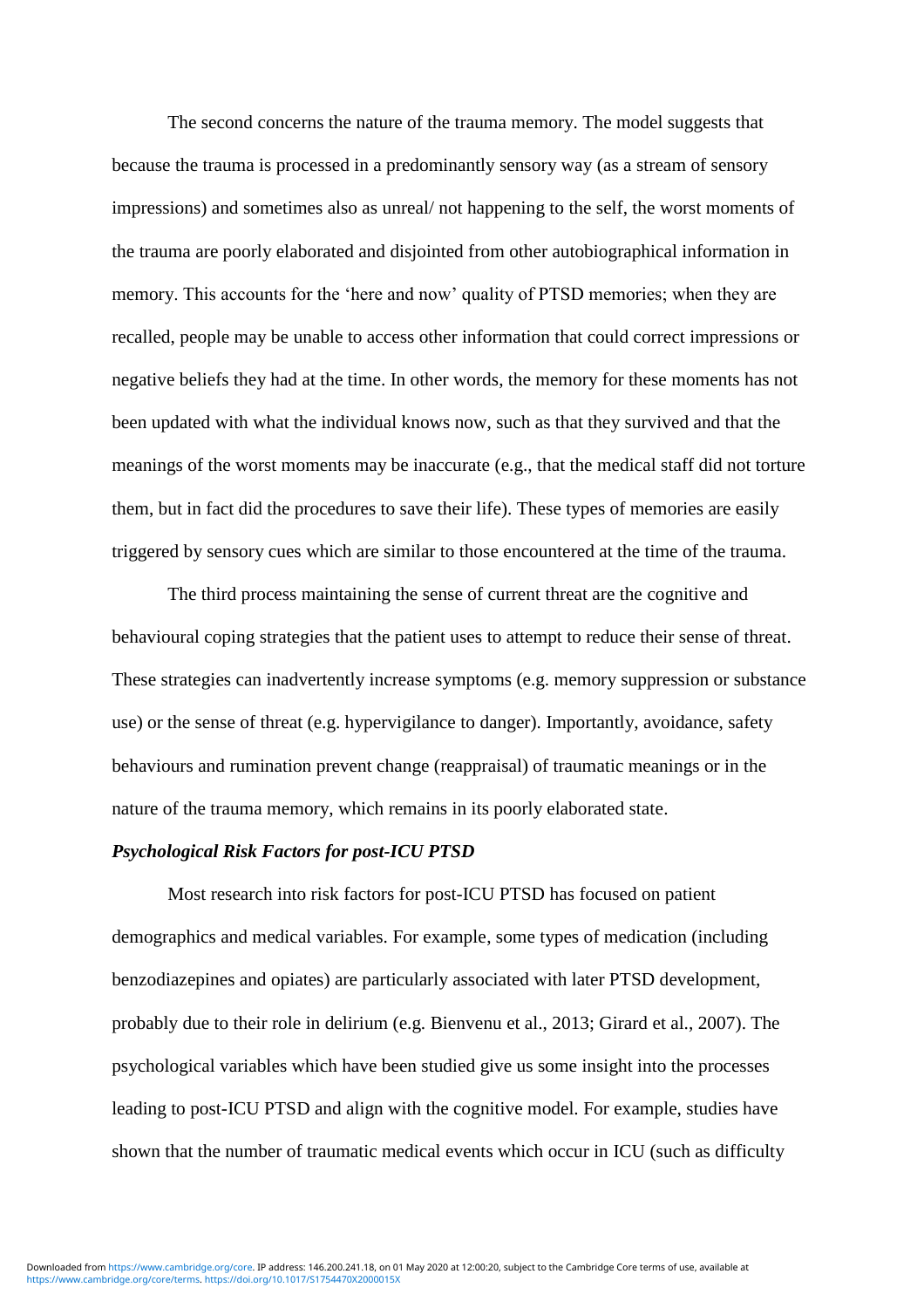breathing) is not predictive of PTSD, but the experience of fear and stress is (Wade et al., 2013). This fits with the cognitive model of PTSD, which suggests that it is the nature of the appraisal made about traumatic events as threatening which leads to PTSD.

Second, it seems likely the effects of the ICU environment on memory processing are profound; the combination of strong medication, interrupted sleep and partial and varying levels of consciousness can lead to highly disorganised, memories dominated by sensory information and not easily integrated with other autobiographical memories and information, making them readily triggered. Research shows that patients who experienced delusional memories (Kiekkas, Theodorakopoulou, Spyratos, & Baltopoulos, 2010), were less aware of their surroundings (Elliott, McKinley, Fien, & Elliott, 2016; Rattray, Crocker, Jones, & Connaghan, 2010), and had a low sense of coherence (Valsø et al., 2020) were more likely to develop PTSD after ICU. Studies that have shown the presence of factual memories is protective from PTSD (Jones et al., 2001) suggest that, even if factual memories are unpleasant, they help patients to better contextualise their experiences, and add coherence and meaning to what is happening.

Lastly, research shows that patients with pre-existing psychological problems are more likely to experience delusions in ICU (Jones et al., 2001) and to develop PTSD afterwards (Davydow et al., 2008; Morrissey, & Collier, 2016; Wade et al., 2012). Prior trauma exposure has been linked to increased risk of post-ICU PTSD (Paparrigopoulos et al., 2014) and themes from previous trauma often arise in hallucinations. Ehlers and Clark's cognitive model of PTSD proposes that previous beliefs and experiences affect the nature of the trauma memory and the appraisals formed. For example, someone with a pre-existing anxiety disorder or trauma history is more likely to interpret events in ICU as threatening.

Figure 1 shows the cognitive model for PTSD adapted to illustrate typical features of post-ICU PTSD (in italics).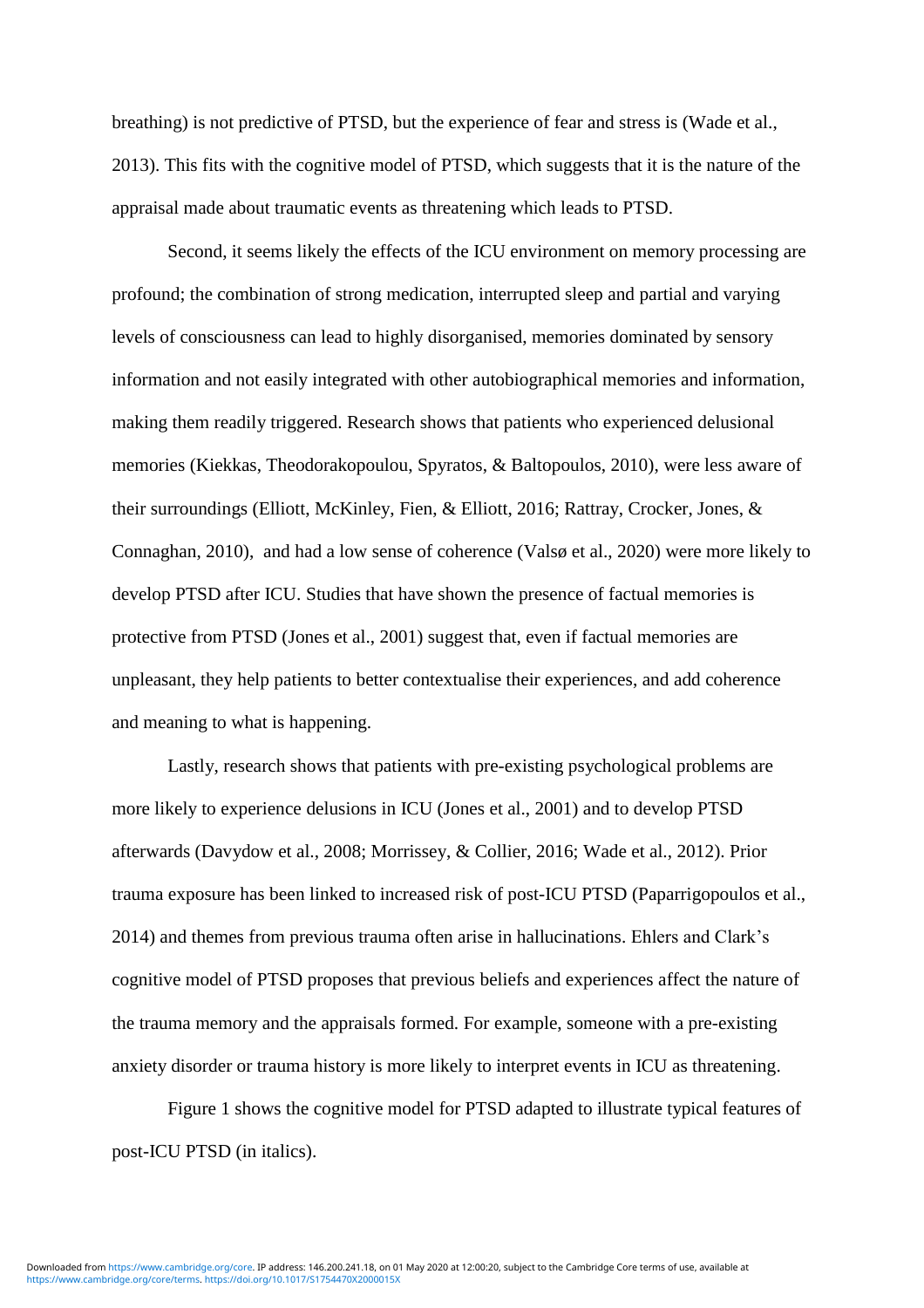# **Figure 1**

*Ehlers and Clark's (2000) Cognitive Model of PTSD, applied to Post-ICU PTSD*



[https://www.cambridge.org/core/terms.](https://www.cambridge.org/core/terms) <https://doi.org/10.1017/S1754470X2000015X> Downloaded from [https://www.cambridge.org/core.](https://www.cambridge.org/core) IP address: 146.200.241.18, on 01 May 2020 at 12:00:20, subject to the Cambridge Core terms of use, available at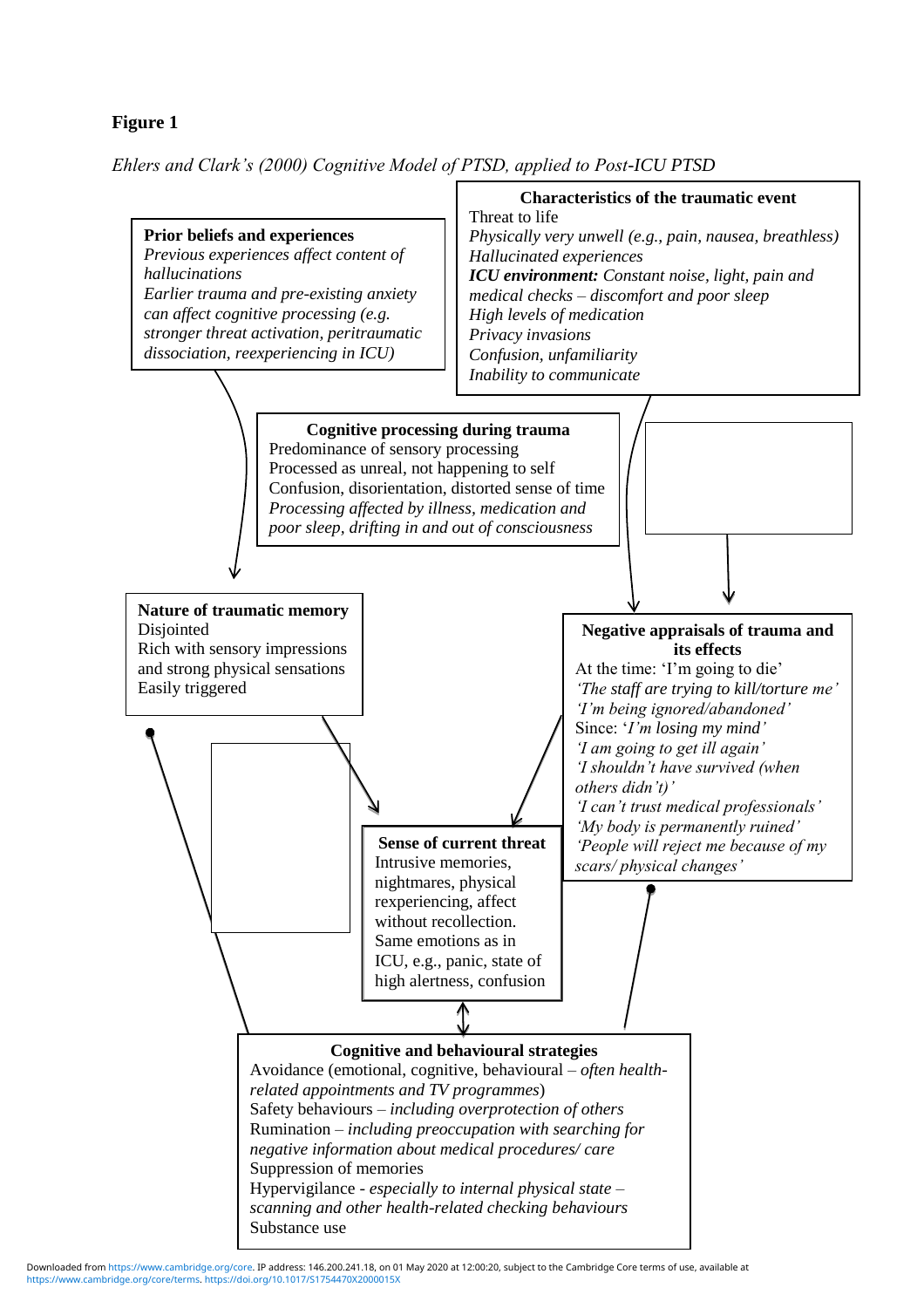#### **Cognitive Therapy for PTSD**

Ehlers and Clark's (2000) cognitive model of PTSD forms the basis of Cognitive Therapy for PTSD (CT-PTSD), a trauma-focused cognitive behavioural therapy recommended by the NICE guidelines (NICE, 2018). CT-PTSD has demonstrated efficacy in randomized controlled trials (Ehlers, Clark, Hackmann, McManus, & Fennell, 2005; Ehlers et al., 2003, 2014), and in routine clinical practice (Ehlers et al., 2013). Treatment usually comprises up to 12 weekly sessions of 90 minutes, with up to 3 monthly follow-up sessions.

In line with the model, the aims of CT-PTSD are as follows:

- To modify threatening appraisals (personal meanings) of the trauma and its sequelae.
- To reduce reexperiencing by elaboration of the trauma memories and by breaking the link between everyday stimuli and trauma memories (then vs now trigger discrimination training).
- To reduce cognitive strategies and behaviours that maintain a sense of current threat.

For further information on how to conduct CT-PTSD, including training videos, questionnaires to guide treatment, guidelines for conducting treatment remotely, and post-ICU PTSD information leaflets, go to www.oxcadatresources.com. These training materials assume existing training and competence in CBT.

#### **Using CT-PTSD for treatment of post-ICU PTSD**

The core treatment strategies of CT-PTSD can all be used with patients with post-ICU PTSD. The following suggestions are examples of how the core techniques can be applied with these patients. A summary table (Table 2) is provided.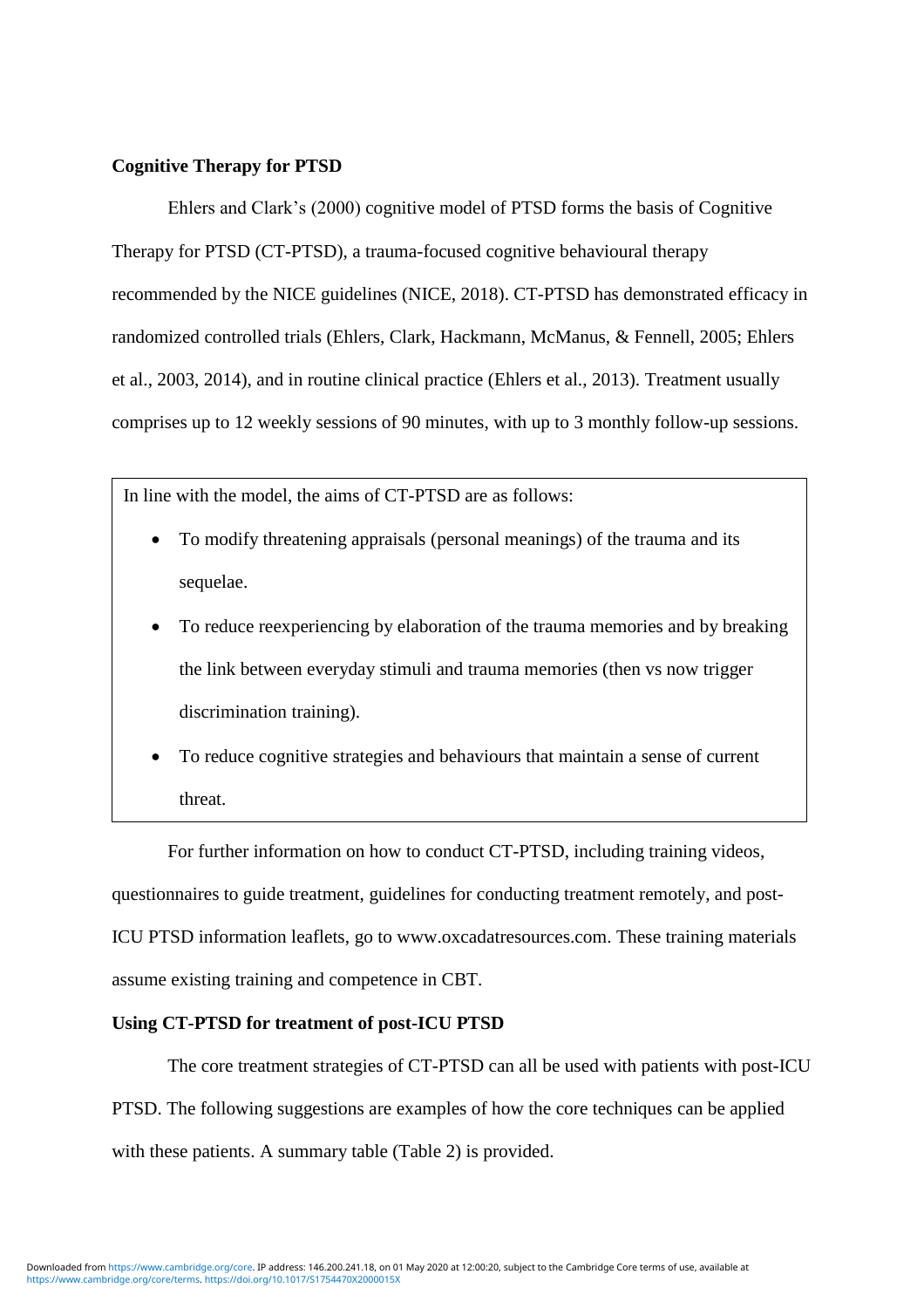**Psychoeducation and normalisation.** In the early stages of CT-PTSD, we use psychoeducation to help patients understand PTSD and to normalise their symptoms. An example leaflet, and a specific version for post-ICU PTSD, can be found on the OxCADAT resources website. With post-ICU PTSD, it is also helpful to give normalising information about ICU traumas. This is important because patients may have beliefs about their experiences such as 'I'm losing my mind' (especially in the case of delirium) and 'I should be over this by now'.

Psychoeducation could include:

- That PTSD is common after ICU (20-30% of patients experience PTSD symptoms).
- A nurse or other specialist giving audio or written feedback on why some medical procedures are carried out in ICU.
- That delirium in ICU is extremely common (60-80% of patients).
- Why delirium occurs in ICU (most likely a combination of strong medications, sleep deprivation and/or hypoxia).
- That hallucinations and delusions in ICU are not signs of mental illness. They tend to only occur in that specific environment and do not lead to the development of a psychotic illness.
- experiences (e.g. by journalist David Aaronovitch: [https://bbc.in/2WuueQy\)](https://bbc.in/2WuueQy) or accessing Memories of experiences in ICU are usually muddled, without a clear sense of time, and can come back in various forms: memories of certain moments, feelings in the body, or sudden feelings such as panic. All of these are signs that a memory has been triggered.

**Individualised Case Formulation.** Another early task in CT-PTSD is developing an individualised case formulation with the patient. This is not as detailed as in Figure 1, but

online resources or support groups for ICU survivors (e.g. ICU Steps; www.icusteps.org).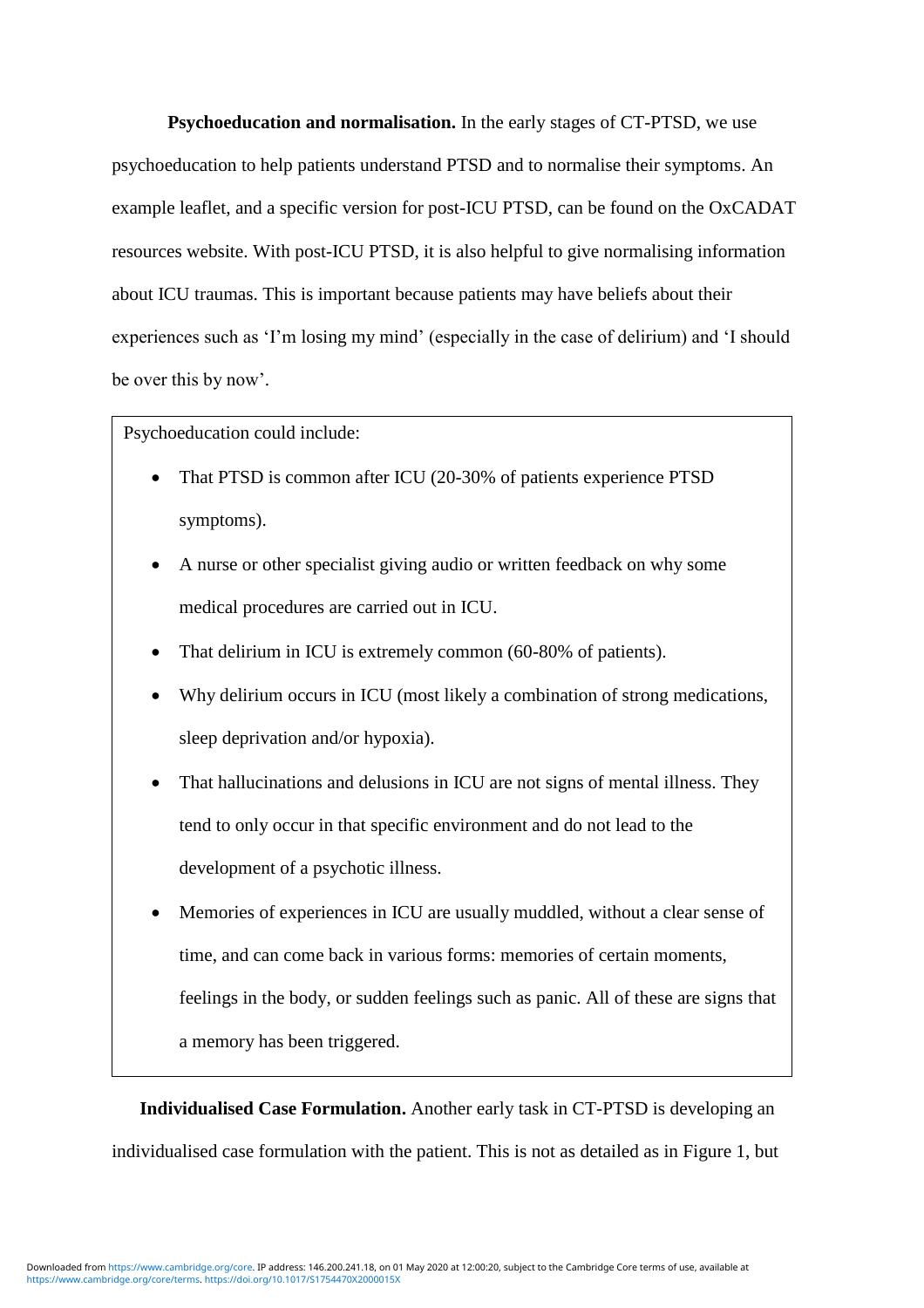includes a basic description of the main processes maintaining their PTSD (i.e., the sources of the sense of current threat and any problematic cognitive or behavioural strategies; see the OxCADAT resources website for a video on developing formulations). With post-ICU PTSD, we also discuss the impact of the ICU context on memory processing, emphasising that there is little wonder that their trauma memories were difficult to make sense of, or to 'put away' in the memory system, given the intense physiological and environmental experience of ICU.

Learning a little about the patient's pre-hospital experiences and beliefs may also reveal links to the content of delusions and hallucinations. It can be helpful to draw these links with the patient to understand their delirium experiences better.

*Shannon had been sexually abused by her uncle in childhood. In ICU, she experienced intensely distressing hallucinations of being sexually assaulted by staff. On discussion with her therapist, Shannon realised that the nature of her hallucinations may have been influenced by her previous trauma. It was likely that staff sometimes touched Shannon intimately for medical reasons, such as when washing her or adjusting her catheter. Shannon knew that she had been in and out of consciousness, and frequently confused while in ICU, and realised that she may have misinterpreted these procedures as sexual assaults, something she was understandably particularly fearful of.* 

**Reclaiming/Rebuilding Your Life.** Reclaiming previously-valued and enjoyed activities or equivalents after a trauma is an important part of CT-PTSD, which starts in session one and is reviewed every session. Following a critical illness, some patients have significant physical changes, including pain, disability, scarring, sexual dysfunction and ongoing symptoms of chronic health conditions. The longer-term physical consequences of COVID-19 are not yet known, but may include fatigue and respiratory problems. There may have been other significant changes to their life, like being unable to work, financial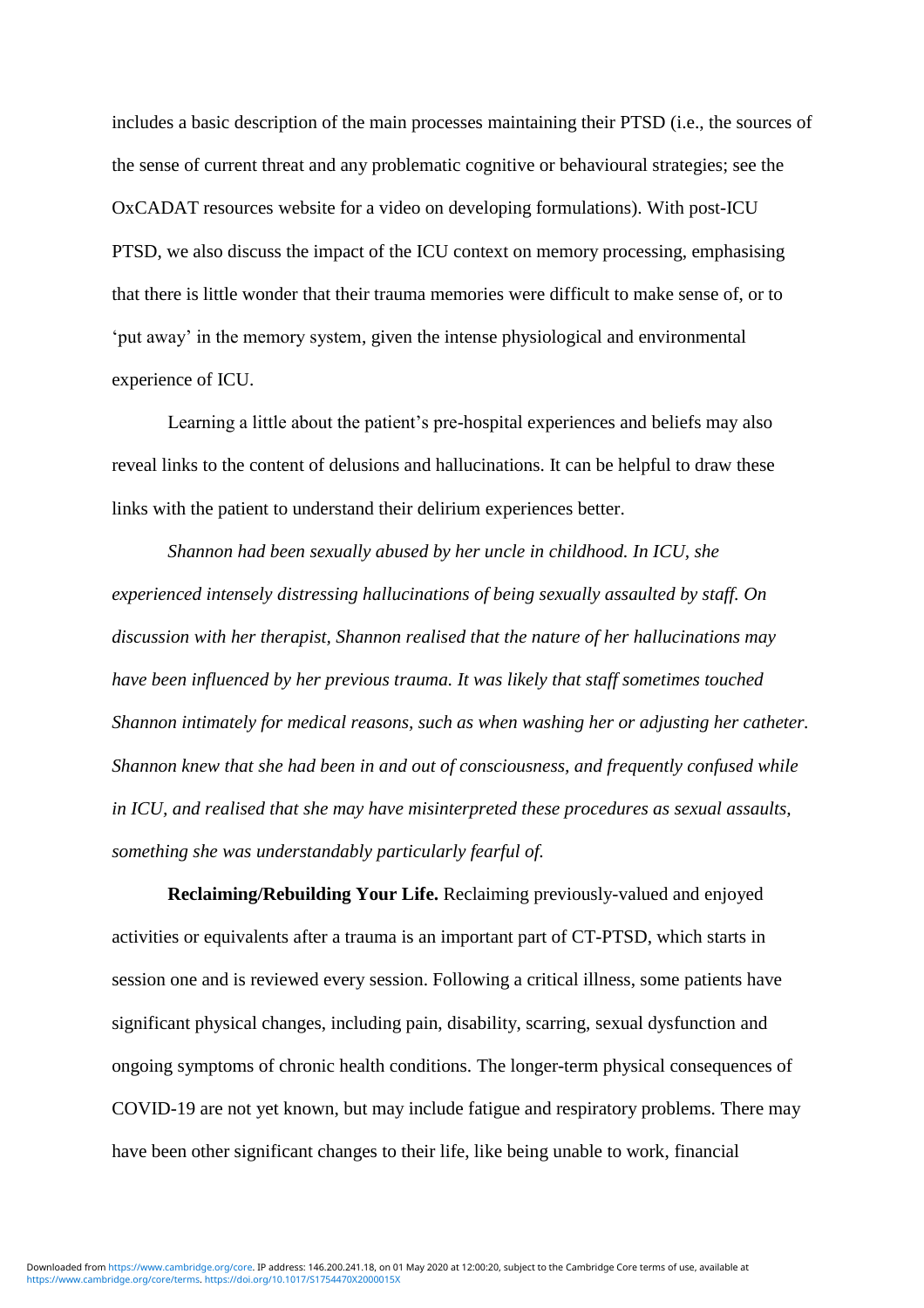problems, or lifestyle changes. These obstacles may make it difficult to fully reclaim their life as it was before.

Reclaiming your life will emphasise 'rebuilding' your life after trauma. Work creatively and collaboratively with your patient to identify what is possible to reclaim, and how to replicate what was important to the patient about previously meaningful activities in other ways. You may need to pace work with your patient to accommodate pain or disability. What is possible will also vary over time, depending how soon after ICU a patient is seen, and the stage of their physical recovery. Plans for future rebuilding your life tasks can be made to match further physical improvements.

*Gwilym had been a senior Police officer before his illness and treatment in an ICU. He was left with significant pain and partial paralysis, meaning he had to give up both his career in the Police and some of his hobbies. Gwilym and his therapist worked together on how to rebuild his life. They started by listing the things Gwilym had enjoyed which he could still do, including watching sport on the TV, going to the pub with friends, and sitting in the garden with his wife, and made a plan to reintroduce these activities. They then discussed what Gwilym had enjoyed about his job, and his other hobbies. Gwilym identified the feeling of doing something positive for his community, the comradery with his team and being physically active. They discussed other opportunities to achieve these aims, in ways which were physically possible for Gwilym. He decided to start volunteering for a local charity, producing their newsletter, which he could do from home. He also used his expertise to set up a Neighbourhood Watch in his local area, which had the added benefit of getting to know his neighbours better. He made an effort to stay in touch with colleagues, and other friends, and made plans to meet them. Gwilym also began to gradually increase his physical fitness, using a plan given to him by the hospital physiotherapists.*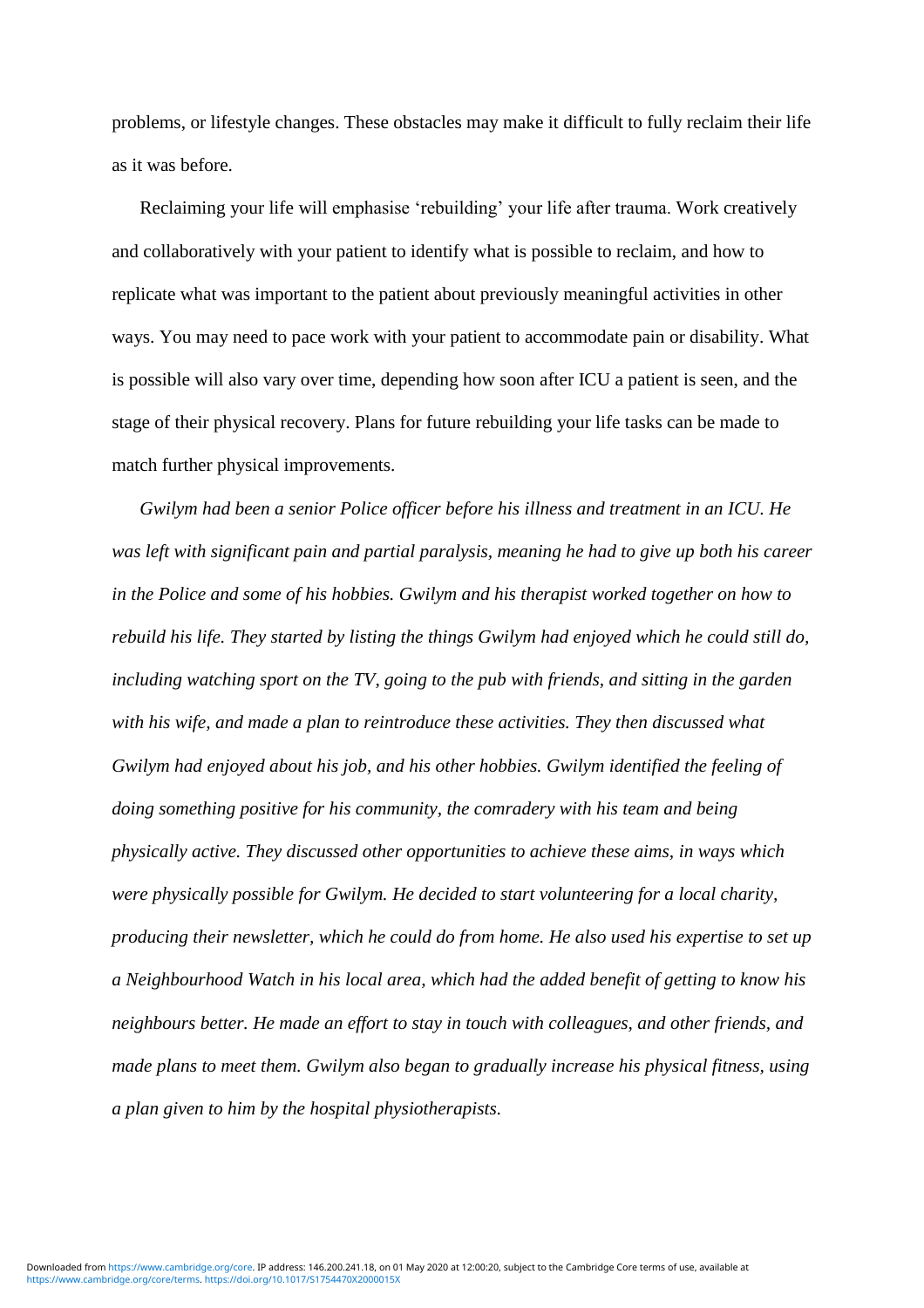#### *Memory-Focused Techniques*

**Updating Trauma Memories.** The first step to updating trauma memories in CT-PTSD involves accessing problematic meanings through imaginal reliving or creating a written narrative of the experience. As stays in ICU can be prolonged and the patient may have only been conscious for part of it, reliving or writing about it in detail from start to finish will be difficult. Patients often lose sense of time in ICU, especially if they experience delirium. Where possible, it can be helpful to construct a rough timeline of their stay in ICU, using information from medical records, ICU diaries (which are used in some units) and recollections from family or friends who, even if they were not allowed to visit, hopefully received regular updates from the ward. This provides an overview of the stay, and trauma memories that are currently being re-experienced can be identified and marked on the timeline.

Writing a narrative of what the patient remembers is also useful to provide an overview of their ICU experience and to identify hotspots (moments of peak emotional distress during the trauma memory). Patients and therapist can discuss different possibilities for confusing moments while writing together and constructing a plausible sequence of events. Confusion and gaps are acknowledged in the narrative ("the next thing I remember is…"). The therapist monitors reactions such as signs of dissociation, feeling faint, confused, nauseous or pain to gauge the pace of the engagement with the trauma memories and can remind the patient of the present as needed or use applied tension if the patient starts to feel faint.

The events around the particular memories that are reexperienced or cause the greatest distress during the narrative writing or constructing the timeline (hotspots) can then be explored in more depth through imaginal reliving to fully access their meanings. Updating information is then identified and brought into the trauma memory as early as possible. The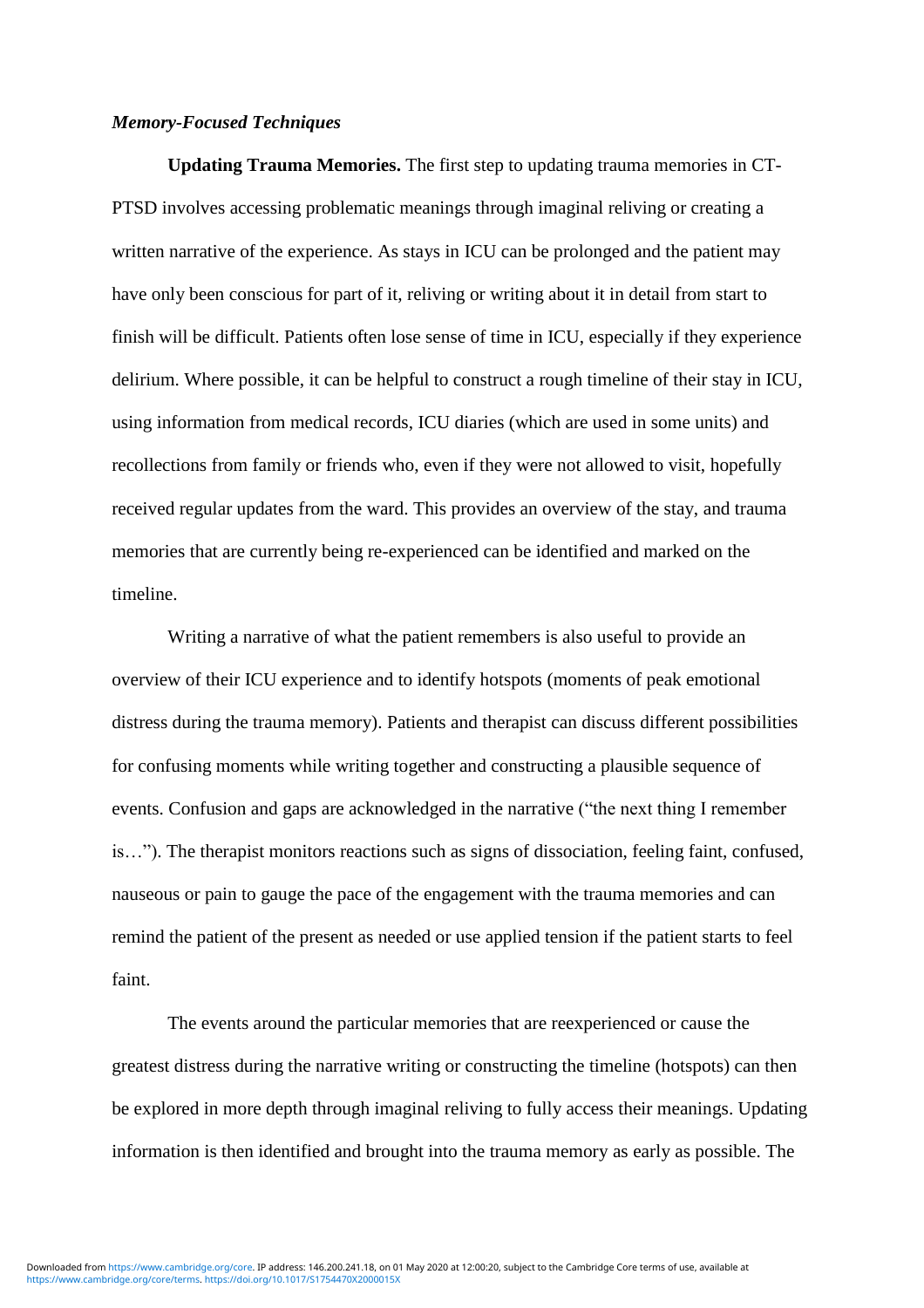updates are written into the narrative account in a different colour or font. The patient or therapist read the hotspot and update out loud, while the patient holds both in mind. In imaginal reliving, the therapist prompts the patient to say the update out loud when they reach the hotspot in the memory and to hold an image of the update in mind. It can also be useful to use actions or images to remind themselves of the update. For example, incompatible actions or sensations such as moving about or touching their healed body can show that the danger has passed, and they have recovered. Looking at photos of recent events with loved ones can update moments where patients may have feared they would die without saying goodbye to their loved ones. Images such as the body healing after illness to strengthen the update "the illness has passed, my body is healthier now". Ratings of memory "nowness" (the extent to which the event feels as if it is happening again) and distress are collected before and after updating to check that the procedure has been successful. Video examples of this important technique are available on the OxCADAT resources website.

The meanings of hotspots are individual to each person, and identified through careful questioning. Table 1 lists some common hotspot meanings from several different post-ICU PTSD patients, together with possible updates and ways of demonstrating the updated meanings.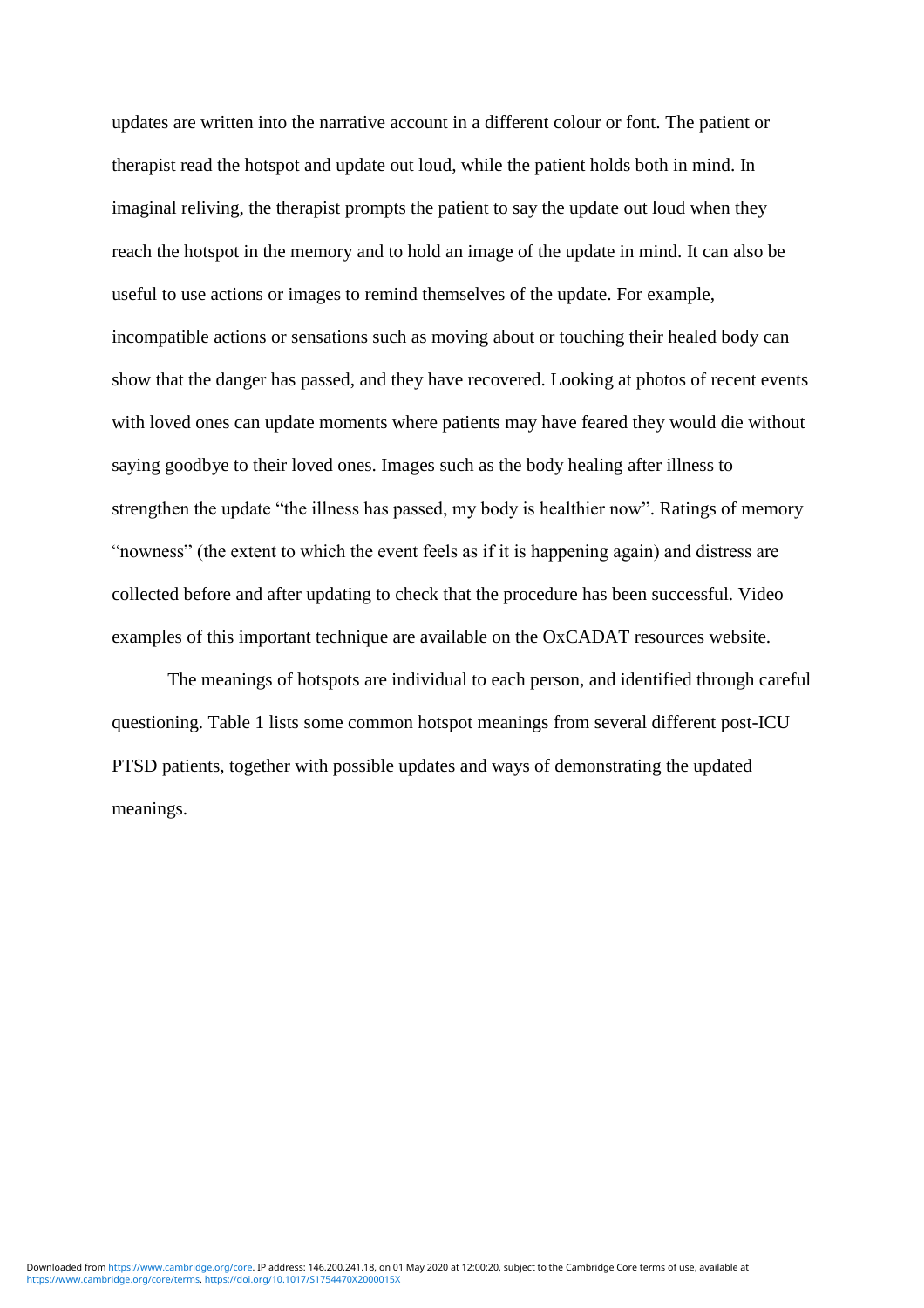# **Table 1**

# *Example Hotspots and Updates for ICU Trauma Memories*

|                                      | <b>Example Update</b>                                 |
|--------------------------------------|-------------------------------------------------------|
| I'm going to die, I'm never going    | I didn't die, I'm alive. I can show myself this by    |
| to see my family again               | looking in the mirror and moving about. I see my      |
|                                      | family most days. I can remind myself of this by      |
|                                      | looking at a recent photo of us together.             |
| I can't speak/no-one is listening to | I couldn't speak because I had a tracheostomy/was     |
| me                                   | on a ventilator. I needed it at the time to help me   |
|                                      | breathe. Even though I couldn't communicate with      |
|                                      | them, people were looking after me. Now I can speak   |
|                                      | and people listen to me. I can prove this by saying   |
|                                      | this update out loud.                                 |
| I can't breathe, I'm suffocating     | It was difficult for me to breathe because I had      |
|                                      | pneumonia in my lungs. I was on a ventilator which    |
|                                      | was helping me breathe. Now, the illness has gone     |
|                                      | and I can breathe. I can show myself this by taking   |
|                                      | some deep, slow breaths or exercising.                |
| I can't move, I'm in danger          | I couldn't move because I was in a hospital bed with  |
|                                      | lots of medical equipment connected to me, and I      |
|                                      | was on lots of sedating medication. Although I was    |
|                                      | very ill, I was being given the treatment I needed to |
|                                      | save my life. People were looking after me. I can     |
|                                      | move now. I can show myself this by standing up and   |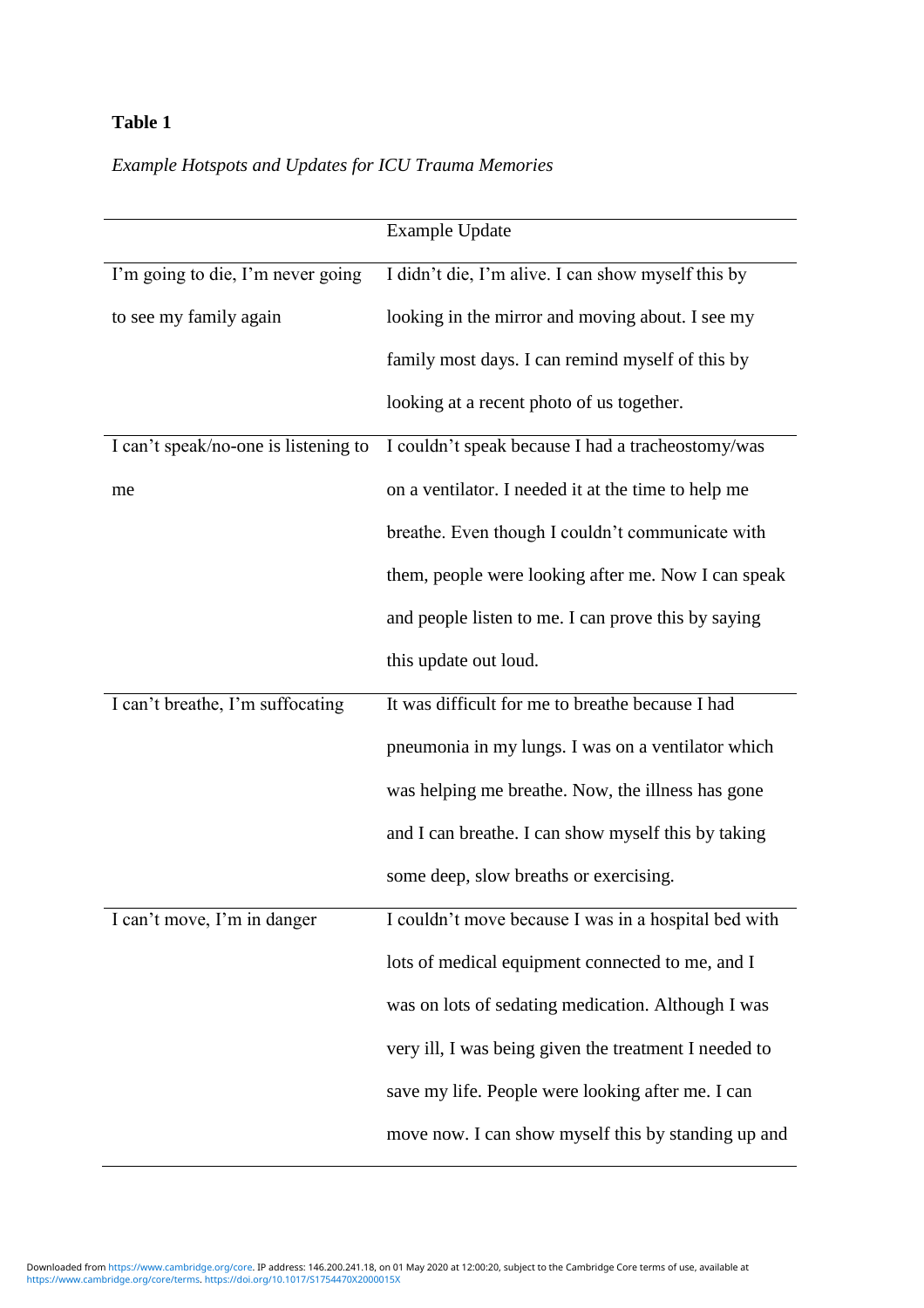|                                   | moving about freely.                                    |
|-----------------------------------|---------------------------------------------------------|
| I'm on my own, nobody cares       | There are lots of staff in ICU but they are very busy   |
|                                   | and they had lots of people to look after. Visitors     |
|                                   | weren't allowed, but I didn't know that so it makes     |
|                                   | sense I felt alone. Lots of people care about me. I can |
|                                   | remind myself of this by reading all the nice 'get      |
|                                   | well' cards and messages I have had.                    |
| The doctors and nurses are trying | I was experiencing delirium which is very common        |
| to kill me                        | in ICU because of all the medication. People often      |
|                                   | believe staff are trying to kill them. The things they  |
|                                   | were doing were part of my medical treatment to         |
|                                   | keep me alive, but I didn't know this at the time.      |
|                                   | They were trying to help me. I can prove this to        |
|                                   | myself by watching videos of staff in ICU, by           |
|                                   | returning to the ward and reading the information       |
|                                   | about emergency tracheotomies the nurse/other           |
|                                   | expert emailed my therapist.                            |
| I'm being sexually assaulted      | The nurses needed to touch me intimately for            |
|                                   | medical reasons, like washing me, changing/cleaning     |
|                                   | my catheter and taking a swab to test for infections    |
|                                   | (my partner told me this happened at least once). In    |
|                                   | my confused half-sleep/half-wake medicated state, I     |
|                                   | didn't understand why they were touching me then. If    |
|                                   | someone touches your private parts and you don't        |
|                                   | understand why, it makes sense that you might think     |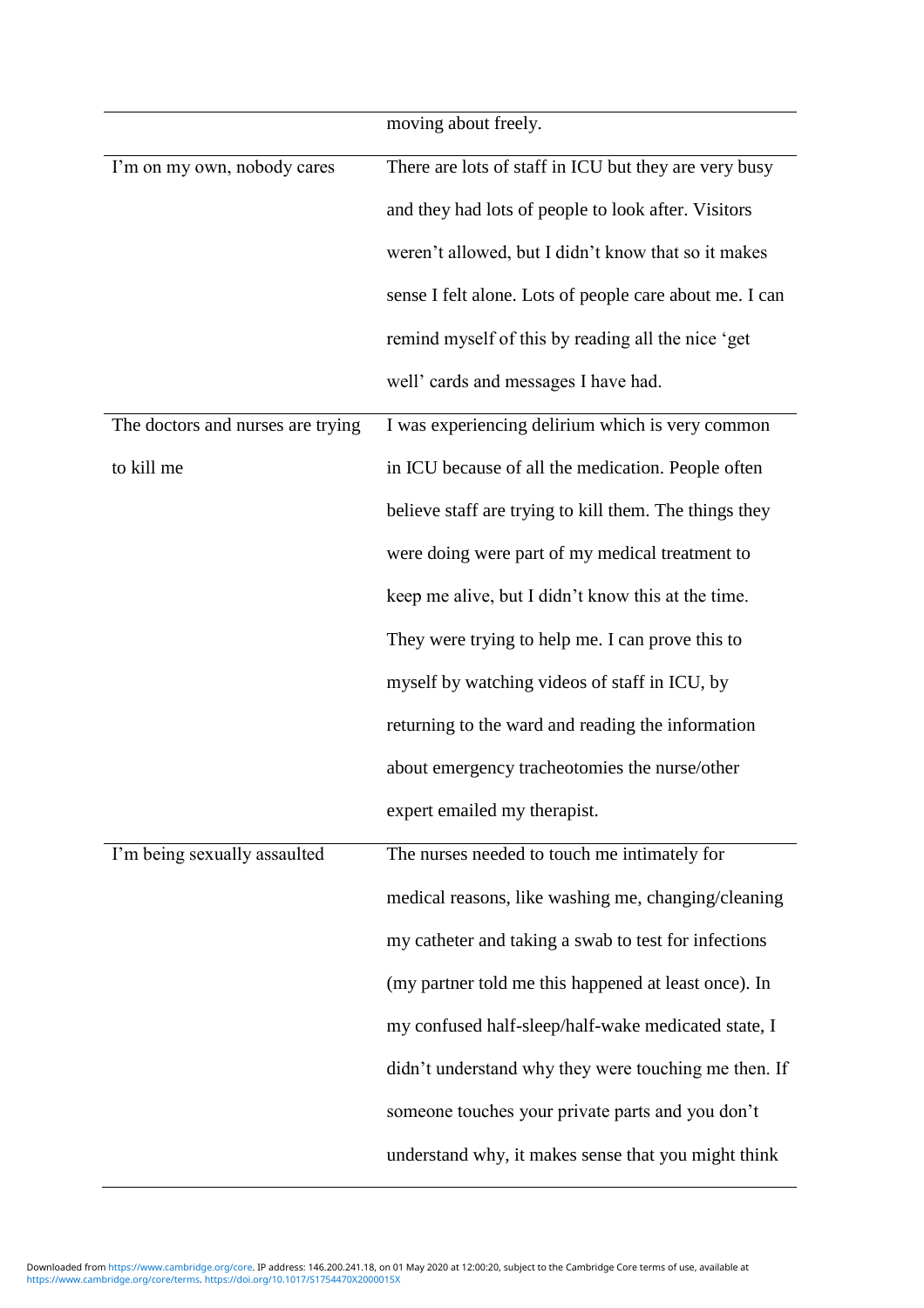|                               | they are sexually assaulting you, especially because   |
|-------------------------------|--------------------------------------------------------|
|                               |                                                        |
|                               | this happened to me in the past. I know now that they  |
|                               | weren't assaulting me. I can remind myself of this by  |
|                               | watching the video of the friendly ICU nurse           |
|                               | explaining how they care for patients. No-one is       |
|                               | touching me now. I have control back over my body      |
|                               | and who touches it. I can remind myself of this by     |
|                               | looking around to see that there is no-one there, and  |
|                               | by gently stroking my skin.                            |
| I have been abducted          | I believed I had been abducted because I woke up in    |
|                               | an unfamiliar place and my mind was playing tricks     |
|                               | on me because of the drugs I was given. I wasn't       |
|                               | abducted, I was safe in hospital the whole time. I can |
|                               | remind myself of bringing to mind an image of          |
|                               | nurses caring for me kindly, even though I wasn't      |
|                               | aware of them at the time.                             |
| I was in a spaceship/floating | Beds in the ICU move to prevent pressure sores. This   |
| down a river/on a journey     | made me feel like I was moving, and it got mixed up    |
|                               | in the dreams I was having. I can remind myself of     |
|                               | this by imagining that the spaceship landed safely/I   |
|                               | washed safely out of the river/I got home at the end   |
|                               | of the journey. I can look around to show myself I     |
|                               | am safe in my home now.                                |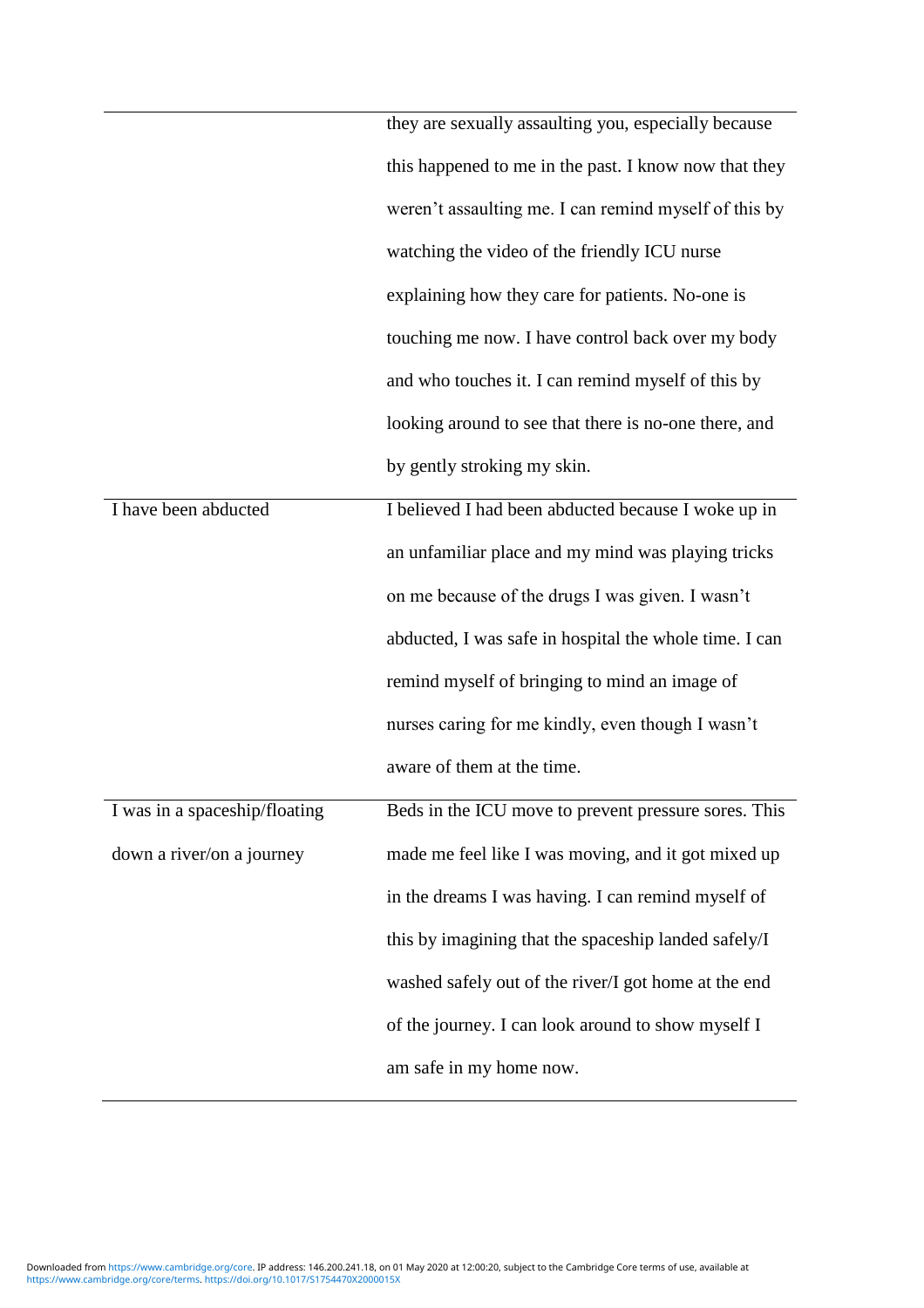The latter four examples are common hallucinations and delusions in ICU, but a range of bizarre experiences may be reported. In general, it is useful to update these with normalising information about why such experiences happen, and the knowledge that it did not actually occur. In some cases, patients report confusion about what was real. Usually, logic can help determine whether an experience was likely and some detective work, such as asking friends and family, consulting medical records, or interviewing staff in the ICU can help extrapolate the truth. Often a genuine occurrence has become distorted through delirium. It can be helpful to understand where the hallucination originated from.

*Christine believed throughout her time on ICU that she had been abducted by aliens so they could harvest her organs. She had terrifying hallucinations of them cutting her open. Christine and her therapist discussed where this hallucination had come from. It made sense that Christine had believed she had been abducted, as she awoke in a strange place, unable to move. Christine also realised that the staff on ICU had been wearing personal protective equipment, including masks, visors, hair protectors and plastic suits that made them look bizarre and frightening to her. They would have been dressing the surgical wound on her stomach, which might have caused some pain. In her state of being physically ill, and taking lots of painkillers, her mind had interpreted all these experiences as an alien abduction.*

**Trigger Discrimination**. Careful review of re-experiencing episodes is used to identify memory triggers. Patients are often not aware that their trauma memories are triggered by sensory elements, such as; colours, smells, tastes, sounds, being touched on certain parts of the body, body posture, and bodily sensations. Memories may also be triggered by medical settings and reminders such as letters from the hospital, attending appointments, medical TV programmes and media reporting of relevant topics (such as the COVID-19 pandemic). Affect without recollection can initially be hard to spot, but as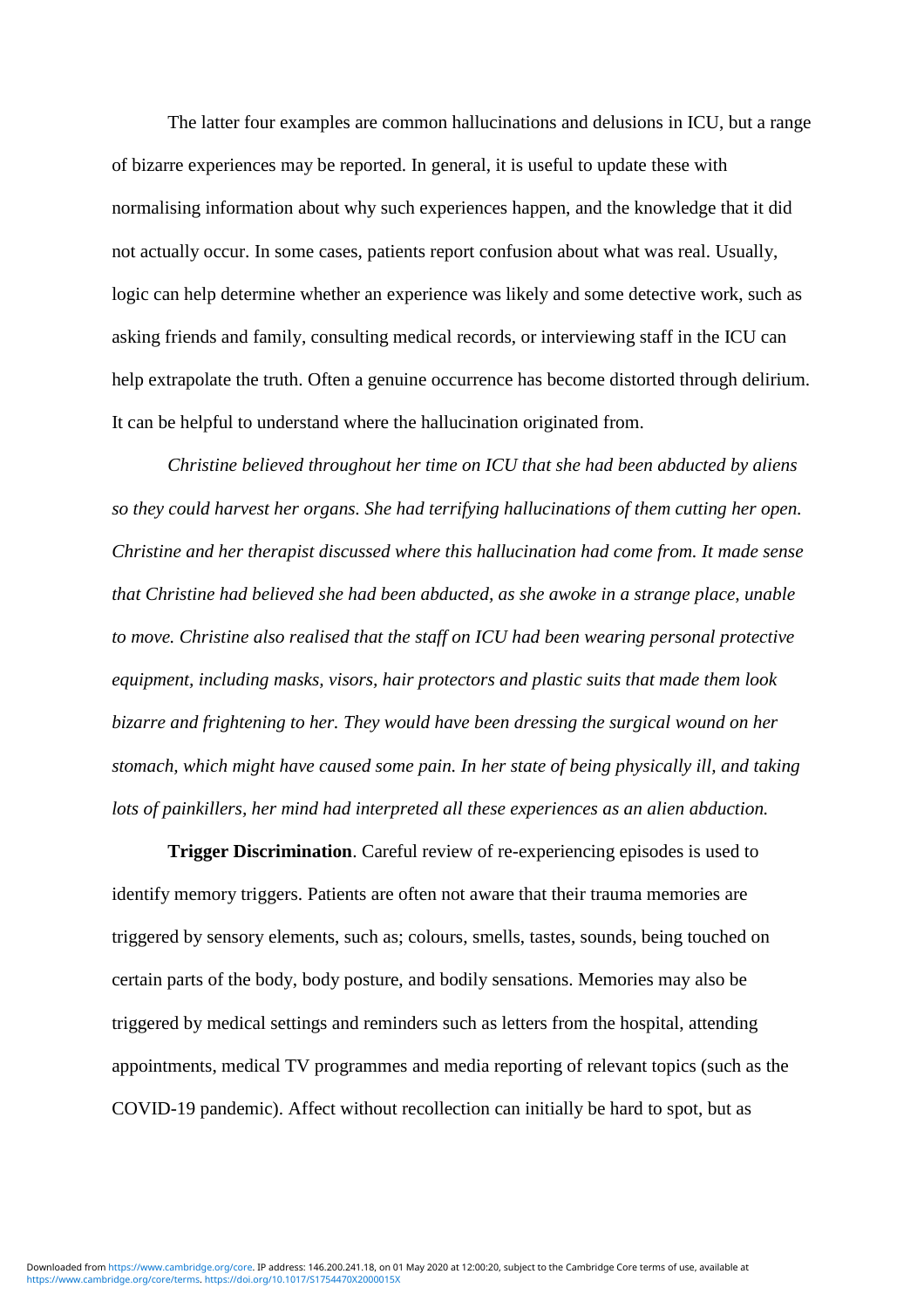patients become more aware of their individual triggers, they gradually recognise these emotions as part of their trauma memories.

Once the triggers have been identified, they are intentionally presented, memories/ emotional reactions are elicited and then the patient is encouraged to intentionally focus on what is different between 'then' (the trauma) and 'now' (the reminder). This "then vs now" discrimination technique can be practised in session and for homework while deliberately introducing the trigger. Noises and pictures similar to those in ICU can be found in internet sound libraries and Google Images. Bodily sensations can be recreated in session. Patients who experienced respiratory distress (e.g. following COVID-19 infection) may feel anxious when they notice breathlessness. For some, this may trigger panic attacks. For patients who only experience panic in response to trauma triggers, this can be treated with 'then vs now' trigger discrimination. For those who have developed panic disorder, where panic attacks occur out of the blue, and are accompanied by catastrophic thoughts, additional cognitive therapy techniques for panic disorder are required.

*Krishnan had been admitted to ICU in acute respiratory distress. He was struggling to breathe, and believed he was going to die. Afterwards, Krishnan felt panicky if his breathing was restricted in any way, like if he had anything touching his face (which reminded him of an oxygen mask), or if he got out of breath through exercise. His therapist taught him how to use 'then versus now' and they practised it in session while holding their hands over their face during and after running on the spot.* 

**Site Visits.** At the time of writing, ICUs are limiting visitors due to the COVID-19 pandemic and site visits are not possible. However, in usual circumstances, ICUs are often happy to facilitate site visits, if they are contacted first. Returning to the ICU is particularly helpful if delirium occurred, to look for updating information (e.g. the nurses are trying to help people, not harm them), and for clues to understand where hallucinations originated. It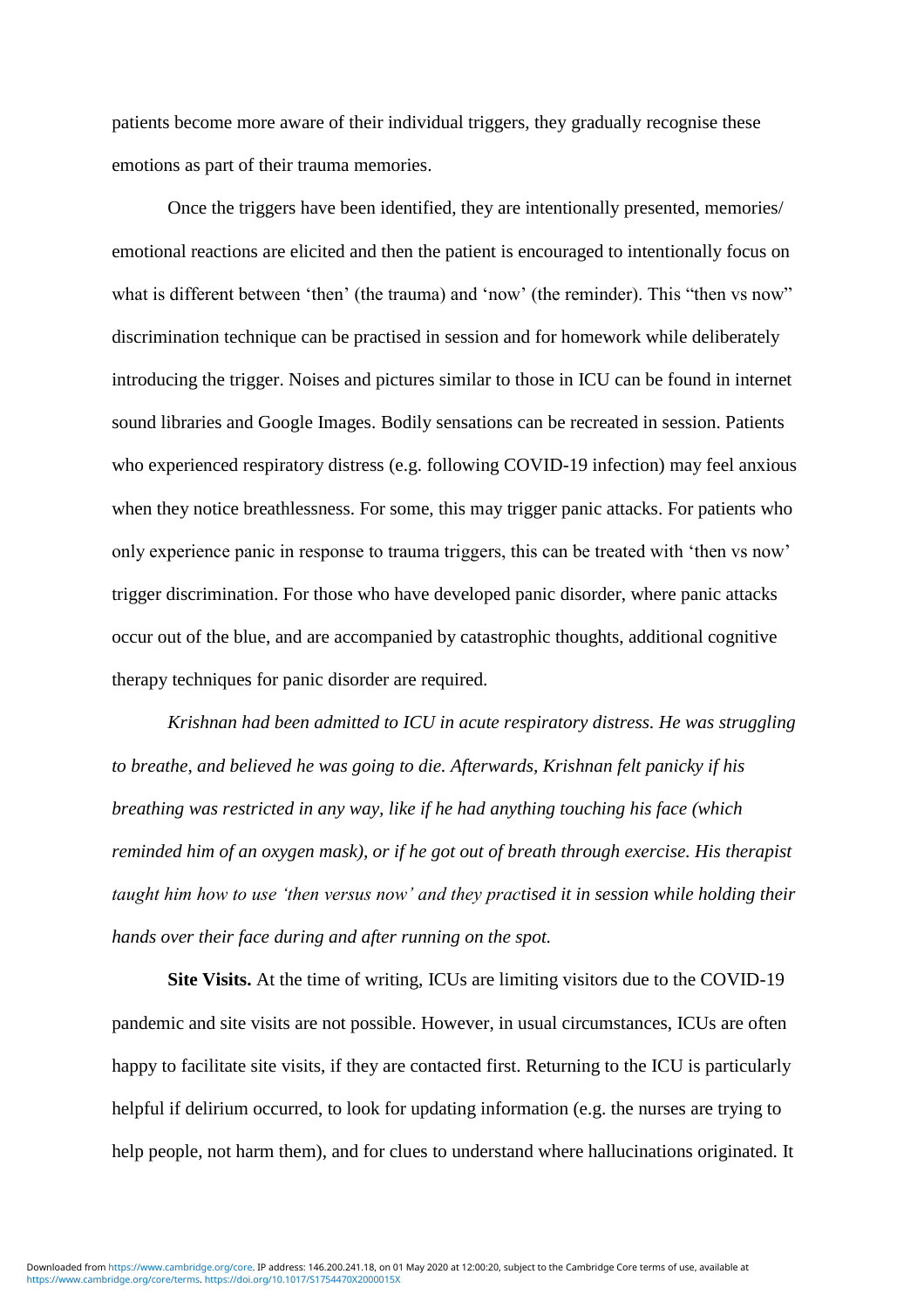may also be possible to speak to staff who treated the patient, which can often help fill memory gaps and discover information to update beliefs about what happened.

If you cannot return in person, or as a step before an in vivo visit, try a virtual site visit. You can revisit the outside of the hospital using Google Street View and find images of the interior of the hospital online. There are video tours of ICUs available online, such as on the Chelsea and Westminster hospital website

(https://www.chelwest.nhs.uk/services/support-services/intensive-care-unit-icu/video-tour).

#### *Working with Meaning: Common Cognitive Themes*

As well as using cognitive strategies to address appraisals at the time of the trauma (to include as hotspot updates), we also work on appraisals made since the trauma. Again, these are personal and idiosyncratic to the patient, but certain themes are quite common:

**Beliefs about Mental Illness due to Delirium Experiences.** The term 'ICU psychosis' is sometimes used by medics, which can give the impression to patients that they have developed a psychotic illness. Others have specific beliefs or fears about mental illness, which may be exacerbated by PTSD symptoms e.g. "the flashbacks mean I have permanently lost my mind", or feel ashamed about the way they behaved during their treatment. The psychoeducation we have already described is often helpful to address these beliefs. Additionally, gathering further information through speaking to an expert (such as an ICU staff member), reading about delirium or distributing a survey via patient forums such as on the ICU Steps website can help to address beliefs. We also use behavioural experiments to test beliefs such as "I can't trust my mind", such as deliberately trying to "go crazy".

**Beliefs about Permanent Change**. Beliefs related to other types of permanent change are also common e.g. "my life will never be the same again" and "I'm not myself anymore". These are often exacerbated by genuine physical and lifestyle changes and losses which have resulted from the illness or injury, which should be acknowledged and mourned. Often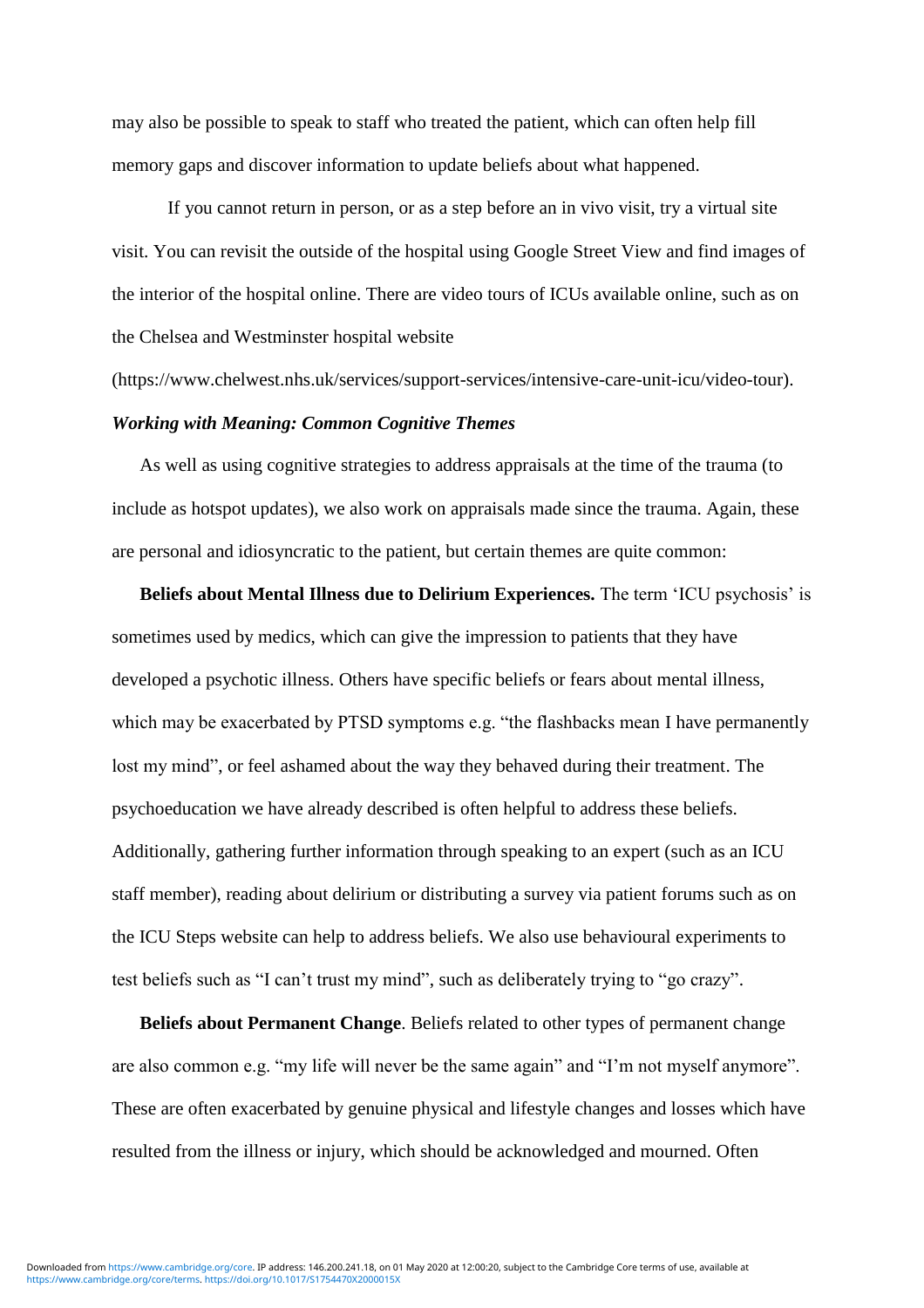patients are very focused on what has changed, and less aware of what has not, so a useful exercise can be to discuss which aspects of the person and their life have not been lost, or can be reclaimed. For example, superficial physical changes may have occurred, but not fundamental aspects of someone's identity such as their character and personality, their friends and family and their values. We can also identify and challenge beliefs relating to loss of confidence in one's own abilities ("I can no longer be trusted to look after my family").

Scars and other physical changes can be triggers to trauma memories, exacerbating how severe the changes feel. We use techniques such as photo and video feedback to give a realistic perspective of physical changes, and encourage patients to reduce avoidance of the affected part of their body, such rubbing lotion into their scars every day. Beliefs about how others view their changes in appearance or abilities can be addressed using surveys, including surveys which include photos of the patient's scars, alongside those of other people, and behavioural experiments in allowing their scars to be visible to others. In our experience, surveys and experiments often show that people show curiosity about scars and other forms of disability, and may look briefly, but do not find them disgusting or repulsive.

**Health Anxiety**. Patients may understandably fear becoming unwell again, and experience an increased sense of vulnerability, which may also generalise to fearing for the wellbeing of their loved ones. As with other types of risk appraisal, we use guided discovery, and advice from experts (such as the patient's medical team) to calculate a realistic probability of becoming critically ill again. This may be somewhat higher than average for patients with ongoing health conditions, but is often not as high as patients fear. Medics can also advise on appropriate precautions to avoid further illness (e.g. living a generally healthy lifestyle), and which precautions may be unnecessary (e.g. constant symptom checking or scanning).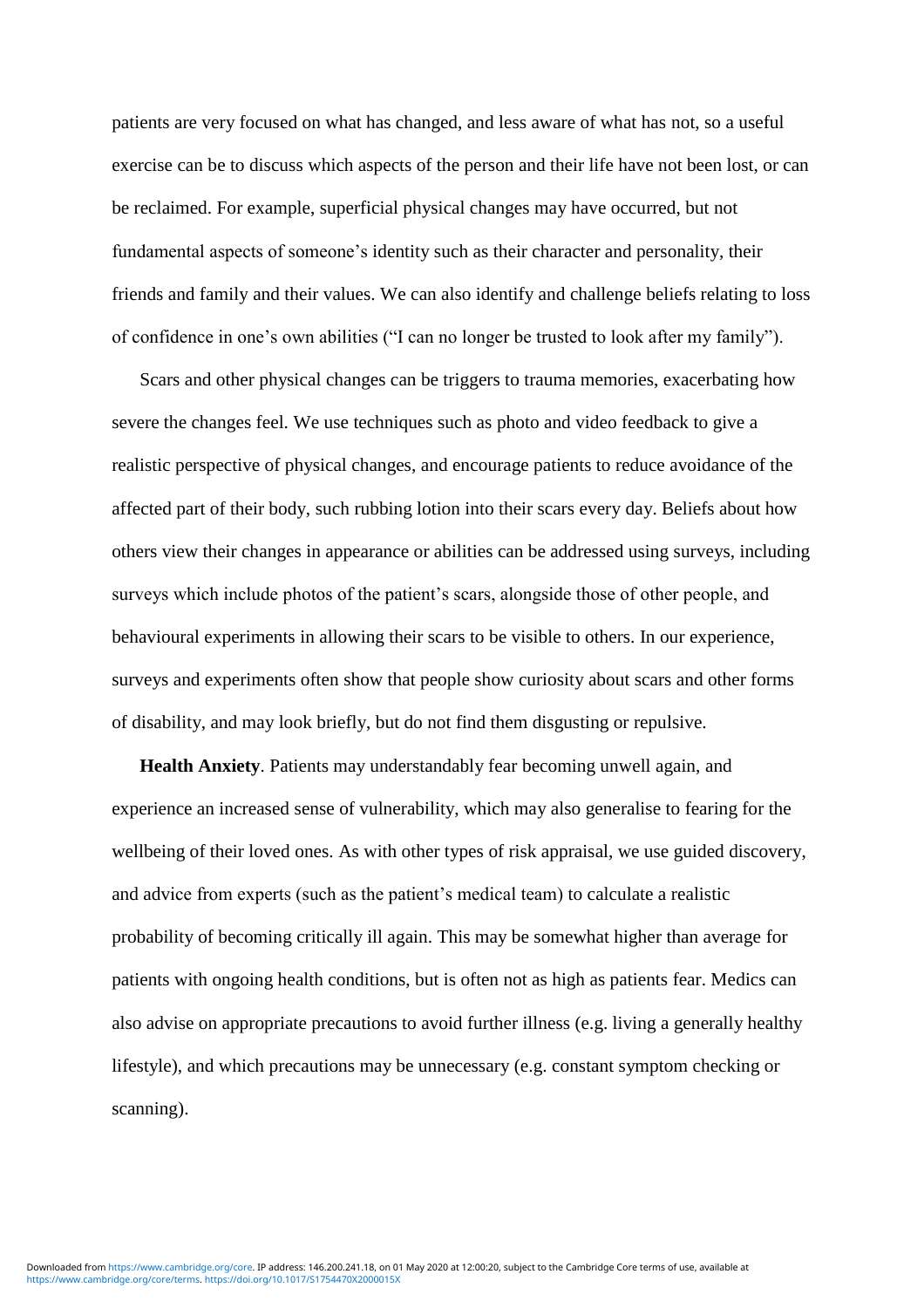**Guilt about Survival**. ICU patients are often aware of others dying on the ward and some report feeling guilty that they have survived when others have not. The high mortality rate associated with COVID-19, including amongst staff, may mean this is a particularly common appraisal amongst these patients. Some patients believe that they were somehow responsible for the death of another patient, such as by taking resources away from them. For others, guilt is linked to general beliefs about equity, for example their survival has broken unwritten rules that the world should be fair, and that things happen for a reason. In treatment, we can address appraisals about responsibility, and beliefs such as "I took their place" or "the other person was more worthy of living than me", and look for alternative explanations for their survival such as "the other person was just sicker than me" and "no-one" deserved to die, including me". Surveys can be helpful to gather other opinions, as can work on developing compassion for the self, and reducing rumination.

**Beliefs about Mistreatment and Mistrust of Healthcare Professionals**. Some patients report feeling angry about their medical treatment. This ranges from minor concerns about lack of communication or staff availability to claims of clinical negligence or malpractice. Interventions include allowing the person to vent their distress (including writing an anger letter which is not sent), gently probing for any areas of misunderstanding or misappraisals (especially in the case of delirium), reviewing possible reasons for perceived failures (e.g. inattention due to busy wards and long working hours), facilitating communication with the ICU team to address concerns and, if appropriate, helping patients to make a formal complaint. It can also be helpful to consider the advantages and disadvantages of holding on to anger, and helping patients to reduce rumination.

In some cases, patients develop more generalised issues with trusting healthcare professionals. This is important as it can interfere with access to medical treatment, which may be crucial to their ongoing recovery, and can affect the therapeutic relationship. Here it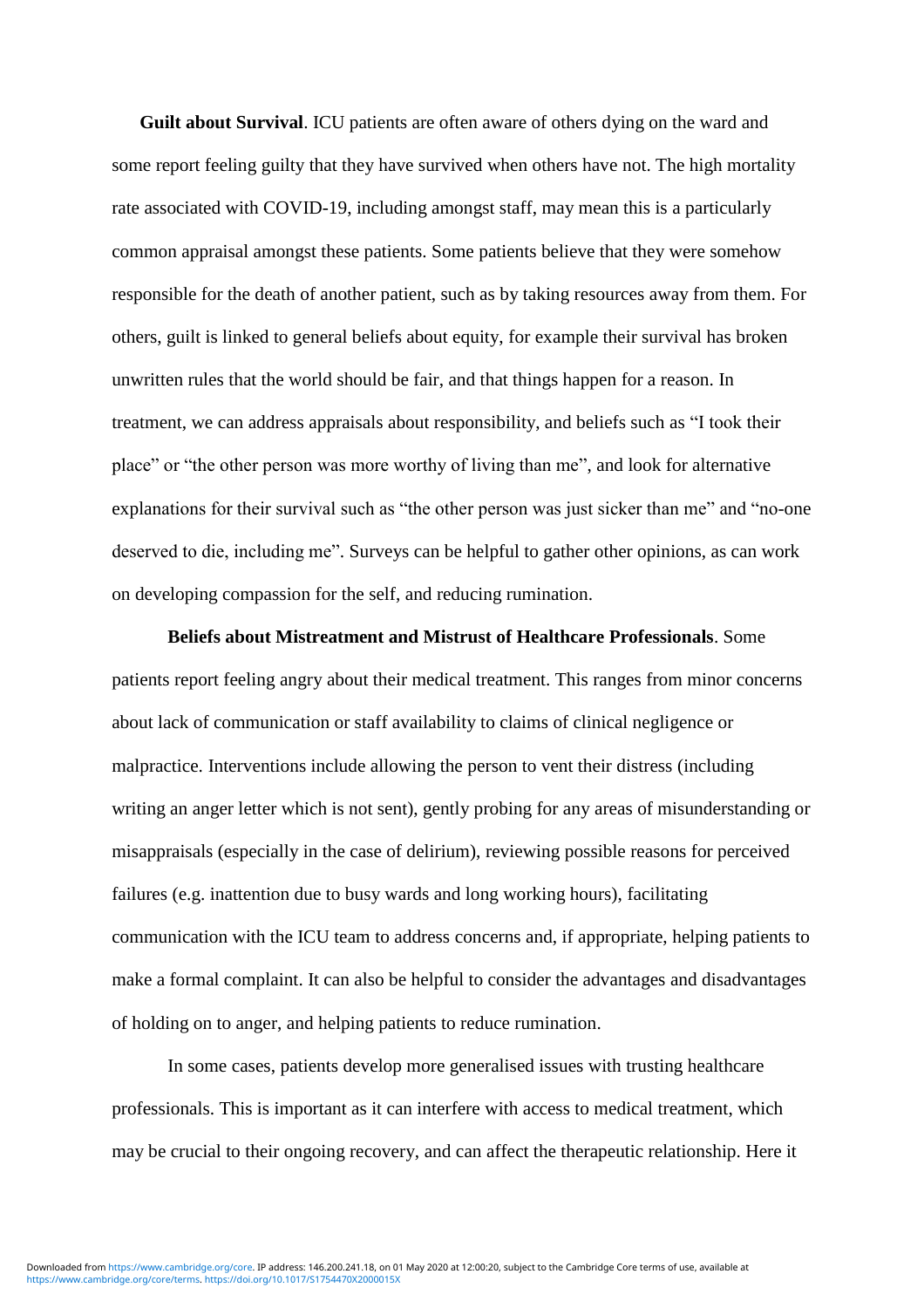can be helpful to ask the patient to list all the healthcare workers they have ever encountered (usually many) and identify which ones have been untrustworthy or incompetent (usually the minority). Facilitating ways to gather information from healthcare professionals, for example through surveys and online research, can help address beliefs such as "they don't care about their patients".

### *Address Maintaining Behaviours/Cognitive Strategies*

Patients understandably develop behaviours and cognitive strategies to try to reduce the sense of threat which is central to the experience of PTSD. Following ICU, these commonly include over-protecting others, checking behaviours, internal scanning for symptoms, ruminating and avoidance of reminders such as looking at or touching scars as well as avoidance of activities which are believed to be risky, such as swimming, walking or other physical activity. In therapy, we draw attention to the role these strategies have in maintaining the PTSD, restructure related beliefs (such as those concerning risk), and carry out behavioural experiments (including during therapy sessions) to demonstrate the effects of the behaviours, for example increasing and then decreasing the behaviour (see Maria's example below). We encourage patients to experiment with dropping their behaviours as homework to test related beliefs. For example, someone who avoids exercise for fear that breathlessness will result in them requiring hospitalisation could experiment with periods of gentle exercise that leads to increased respiration, to test whether they then become seriously ill again. Any concerns about ongoing physical health risks should be checked with the patient's medical team.

*Maria had developed a number of checking behaviours since a medical emergency leading to an admission into ICU. Despite her doctor saying it was unnecessary, Maria took her temperature and her blood pressure every morning. She ruminated about the warning signs she believed she should have noticed before her illness. In therapy, Maria agreed to a*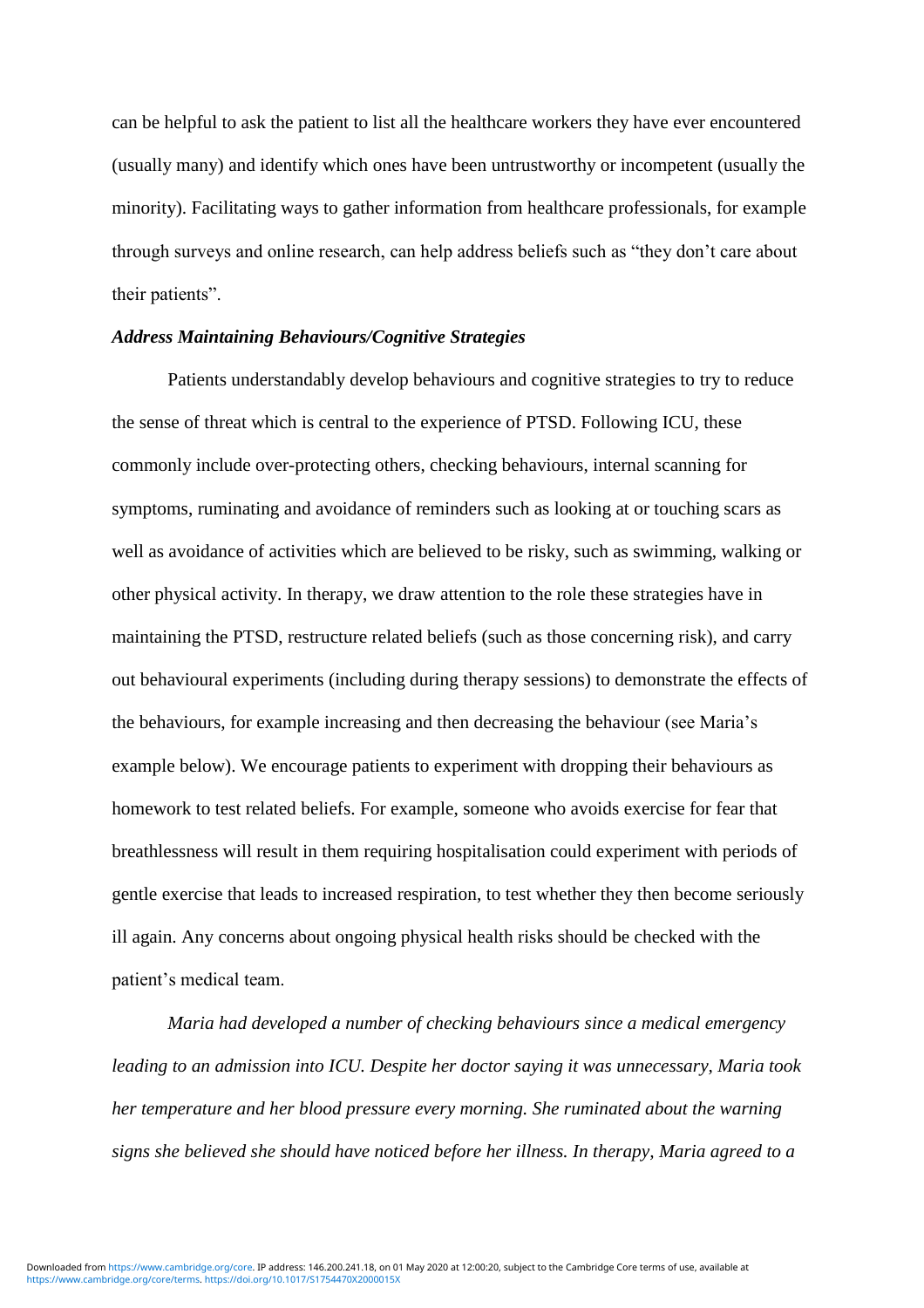*behavioural experiment to test the effects of these behaviours on her anxiety. For the first half of the week, she checked her temperature and blood pressure several times a day and ruminated on warning signs. For the second half of the week, she made no checks, and engaged in a reclaiming your life activity every time she noticed herself ruminating. Maria found that her anxiety was slightly higher on the first day that she didn't do her checks, and her mind kept returning to it during the day. However, by the second day, she felt less anxious, and did not become unwell. She realised that her checking behaviours were fuelling her anxiety and weren't needed to stay well.*

### **Table 2**

| <b>CT-PTSD</b> treatment | <b>ICU-PTSD</b> application                                     |
|--------------------------|-----------------------------------------------------------------|
| technique                |                                                                 |
| Psychoeducation and      | Include information about ICU-PTSD and delirium (if             |
| normalisation            | experienced), include information about physical reexperiencing |
|                          | and affect without recollection, and that memory gaps are       |
|                          | common due to illness and medication.                           |
| Individualised case      | Include the impact of the ICU environment, and pre-existing     |
| formulation              | experiences (if relevant).                                      |
| Reclaiming your life     | Reframe as 'rebuilding your life' for people with significant   |
|                          | losses or physical changes, include in each session.            |
|                          | Pace according to pain and/or disability.                       |
| Memory-focused           |                                                                 |
| techniques               |                                                                 |

*CT-PTSD Treatment Strategies with ICU-PTSD Applications*

Updating the Use timelines to provide an overview of ICU stay and/or a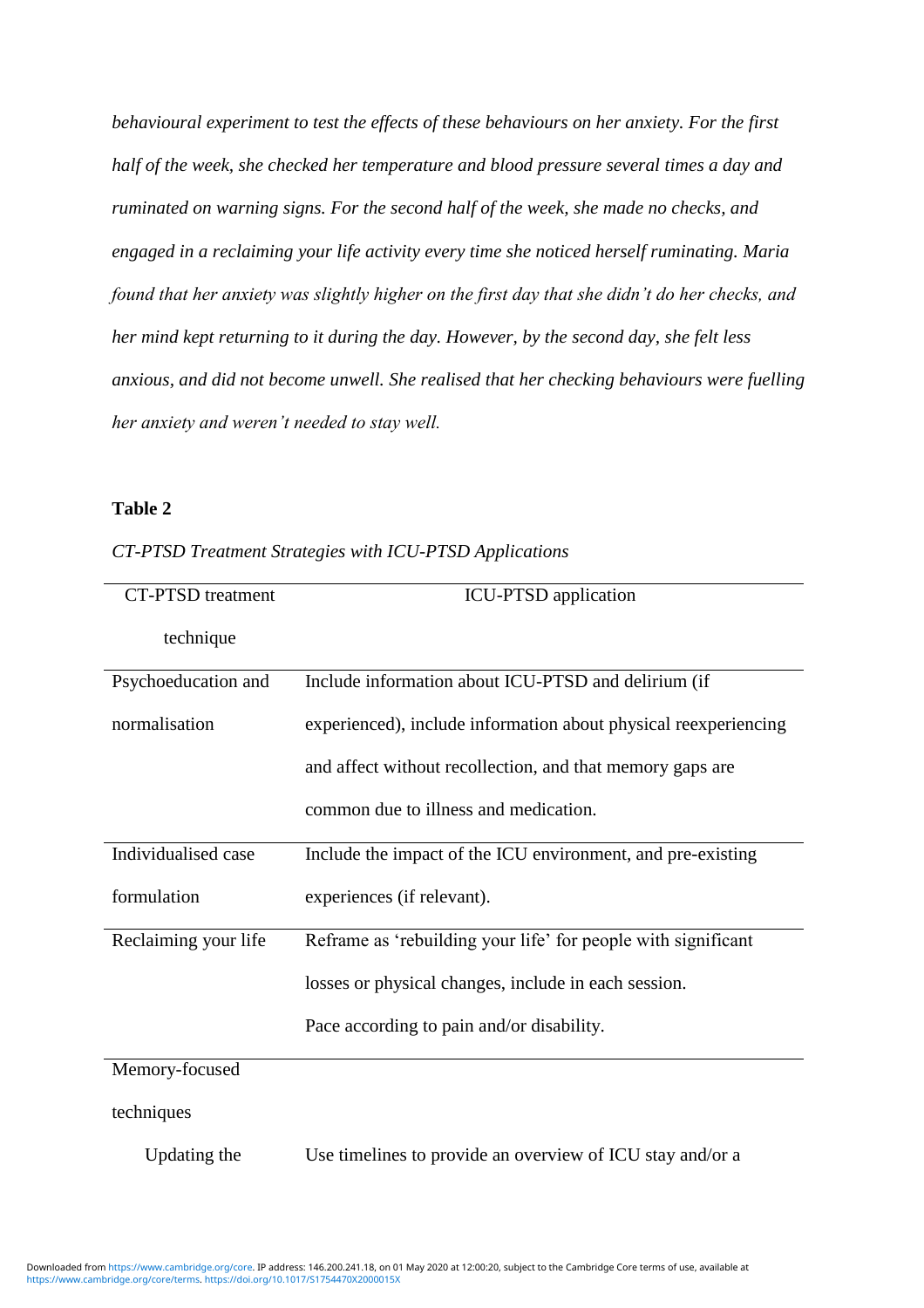trauma memory written narrative, even though trauma memories are likely to be very disorganised or may contain hallucinations. Gaps are acknowledged ("the next thing I remember is…"). To access meanings of particular hotspots, reliving of these moments is helpful.

> Updates may include better than expected outcome ("I did not die"), reasons for interventions, intention of staff to help, reasons for being alone, distorted sense of time due to illness, sleep disturbance and lack of day light (see Table 1 for examples). Include updates to make sense of delusions/ hallucinations. Consult medical notes and/or experts to generate possible updates.

| Trigger             | Detective work identifying audio/visual/olfactory stimuli or        |
|---------------------|---------------------------------------------------------------------|
| discrimination      | bodily sensations that were present in ICU but are also             |
|                     | ubiquitous in the post-ICU environment and act as triggers for      |
|                     | trauma re-experiencing.                                             |
|                     | Then vs Now discrimination may involve behaving during              |
|                     | memory elicitation in ways that were not possible during            |
|                     | traumatic moments in ICU (i.e. standing up, moving around).         |
| Site visits         | Arrange to visit the ICU by contacting the ward where possible.     |
|                     | Prioritise visits if trauma memories include delusions or           |
|                     | hallucinations.                                                     |
|                     | Use virtual site visits and video tours of ICUs to prepare for site |
|                     | visits or if you cannot return in person.                           |
| Working on meanings | Common themes include:                                              |

[https://www.cambridge.org/core/terms.](https://www.cambridge.org/core/terms) <https://doi.org/10.1017/S1754470X2000015X> Downloaded from [https://www.cambridge.org/core.](https://www.cambridge.org/core) IP address: 146.200.241.18, on 01 May 2020 at 12:00:20, subject to the Cambridge Core terms of use, available at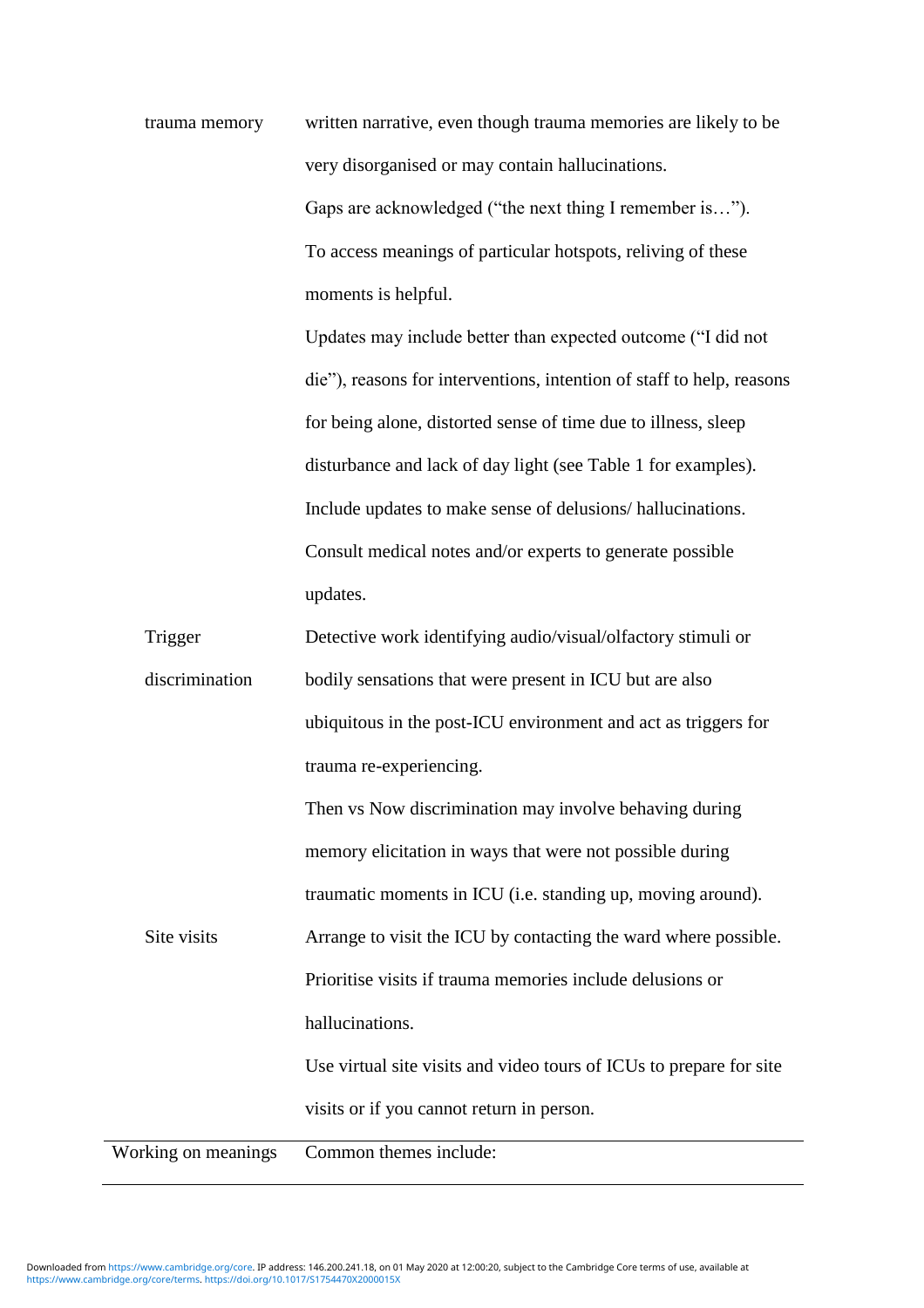of the trauma and its aftermath Beliefs about losing one's mind – use psychoeducation, research, surveys and behavioural experiments.

> Belief about permanent physical change – acknowledge and mourn losses, increase focus on what has not changed; photo and video feedback and surveys to address distortions about severity of changes in appearance/ function.

Belief about permanent psychological change – identify and challenge loss of confidence in one's own abilities ("I can no longer be trusted to look after my family").

Health anxiety and beliefs about vulnerability to illness – use guided discovery and medical advice to calculate accurate risk probabilities; drop scanning of body sensations/signs of illness; behavioural experiments.

Survivor guilt – address beliefs about perceived responsibility and inequity, consider alternative meanings, use surveys. Beliefs about mistreatment and mistrust of healthcare professionals – listen and empathise, address misappraisals, facilitate communication with hospital, reviews costs and benefits of holding on to anger, reduce rumination. Address generalised appraisals re: trust by reviewing evidence, surveys and research.

| Address maintaining  | Increase awareness of strategies e.g. internal scanning, over- |
|----------------------|----------------------------------------------------------------|
| behaviours/cognitive | protectiveness, rumination, substance use and their role in    |
| strategies           | maintaining PTSD.                                              |
|                      | Use behavioural experiments to test effects of strategies,     |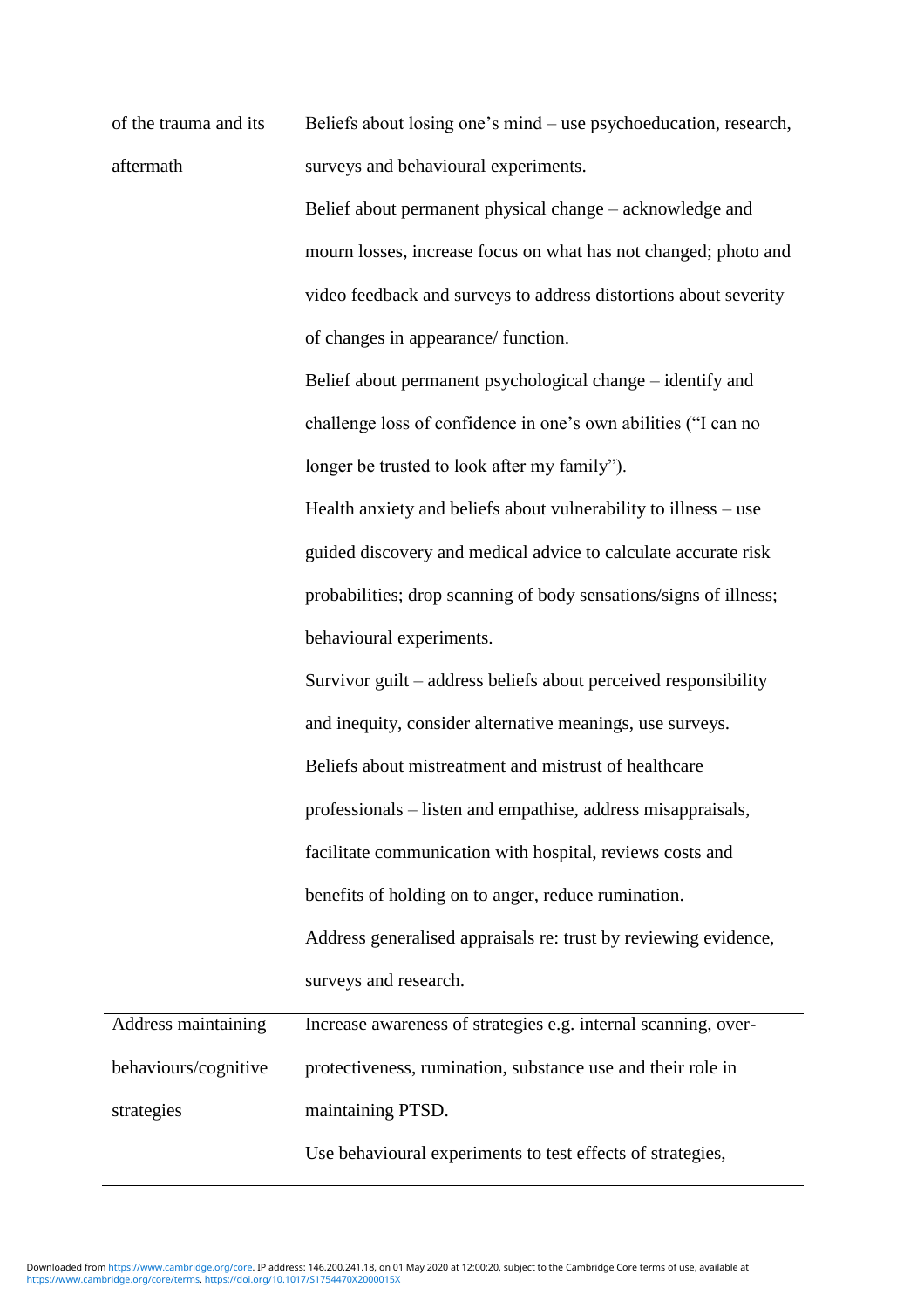including experiments in reducing and dropping strategies and experiments to modify appraisals that motivate the behaviours.

#### *Some additional considerations:*

**Your Therapy Environment.** Be aware that your therapy setting may be triggering for post-ICU patients, especially if you work in a hospital. Introduce 'Then vs Now' discrimination early on and be prepared to alter aspects of your physical environment and clothes to make the patient more comfortable. Appointments over video conferencing, or phone sessions, should be offered to patients who cannot attend appointments in person, especially if they have ongoing health problems or disability. If you are working remotely, ask your patient to prepare a suitable home therapy environment. For example, they should keep reminders of the here and now (such as scents that are different from those at the hospital, post-ICU photos of a pleasant day spent with significant others, a sweet or mint for a different taste) nearby during a session, make sure they have peace and quiet for the call, and arrange something pleasant and relaxing to do afterwards.

**The Therapeutic Relationship.** As health professionals, we ourselves may be a trigger to our patients. Furthermore, beliefs about placing trust in others, being let down or ignored may affect the therapeutic relationship. It is important to address these early to prevent therapy drop-out and to develop a therapeutic relationship which feels safe, respectful, collaborative and supportive. Another important consideration is to empathise as emphatically with trauma memories which were delusions and hallucinations as you would with 'real' traumatic events. These are sometimes bizarre and patients may have been laughed at or dismissed when they have reported them before. However, they are often quite terrifying and sometimes shameful, and were experienced at the time as completely real. A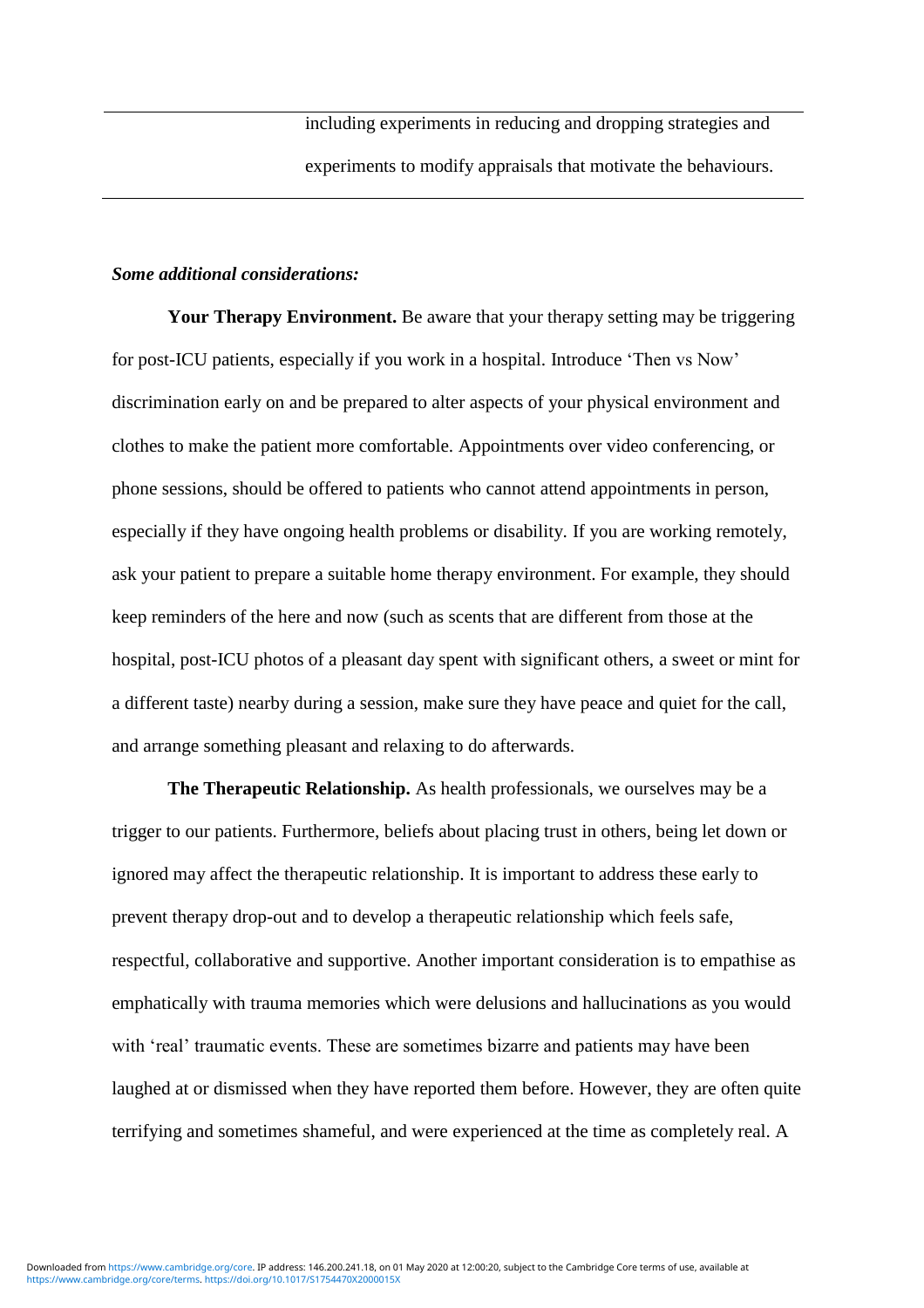useful thought exercise is to imagine if the hallucinations had been a real event; they would be some of the most disturbing we have ever encountered.

**Involving Family and Partners.** It is often valuable to involve family, friends and partners in therapy, and especially following ICU trauma, as social support during and after ICU is a protective factor for PTSD (Deja et al., 2006). Supporters can help in many ways, including filling in memory gaps, helping to explain areas of confusion, encouraging reclaiming your life activities, and accompanying patients on behavioural experiments and site visits, if the therapist cannot. Be aware that PTSD is also common in family members of ICU patients (Jones et al., 2004) and being an informal carer also confers a risk of psychological problems (van den Born-van Zanten, Dongelmans, Dettling-Ihnenfeldt, Vink, & van der Schaaf, 2016). If needed, family members can be directed to treatment themselves, or to sources of other support such as internet forums and support groups.

Key Practice Points:

- A significant minority of patients who have been treated in ICU will develop symptoms of PTSD
- Evidence-based psychological treatment for PTSD, such as CT-PTSD, should be offered to these patients
- All the treatment strategies in CT-PTSD can be used, including work on updating trauma memories, even if there are memory gaps or they include hallucinations or delusions
- Helping patients to make sense of their experiences and addressing beliefs associated with the trauma are important parts of treatment
- Treatment will need to take into account associated physical health difficulties
- Intrusive trauma memories contribute to negative appraisals about how the physical consequences of the trauma appear do others, which can be addressed with video feedback and surveys.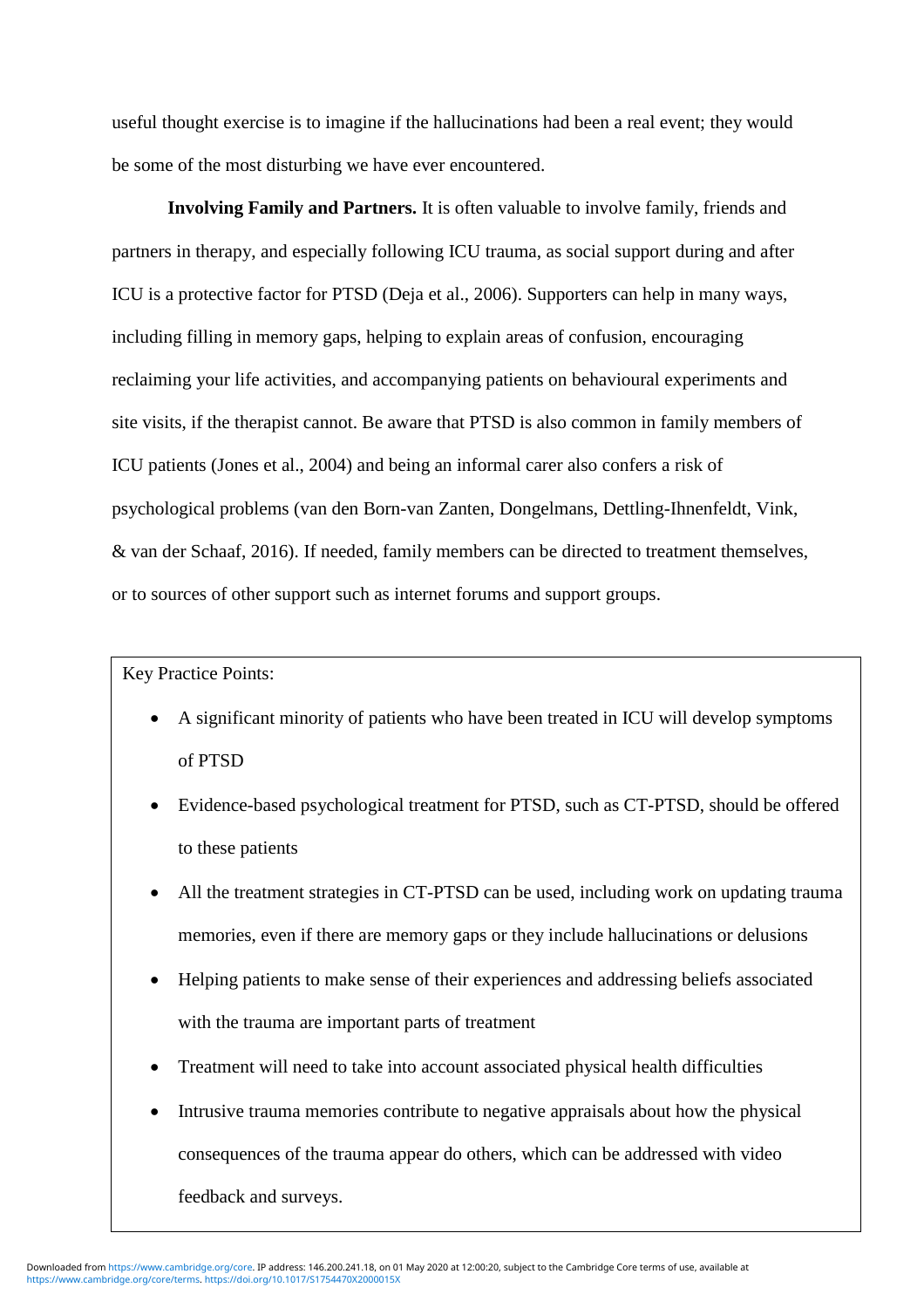Further Reading:

- Ehlers, A., & Clark, D. M. (2000). A cognitive model of posttraumatic stress disorder. *Behaviour Research and Therapy*, *38*(4), 319-345.
- Wade, D., Hardy, R., Howell, D., & Mythen, M. (2013). Identifying clinical and acute psychological risk factors for PTSD after critical care: A systematic review. *Minerva Anestesiol*, *79*(8), 944-963.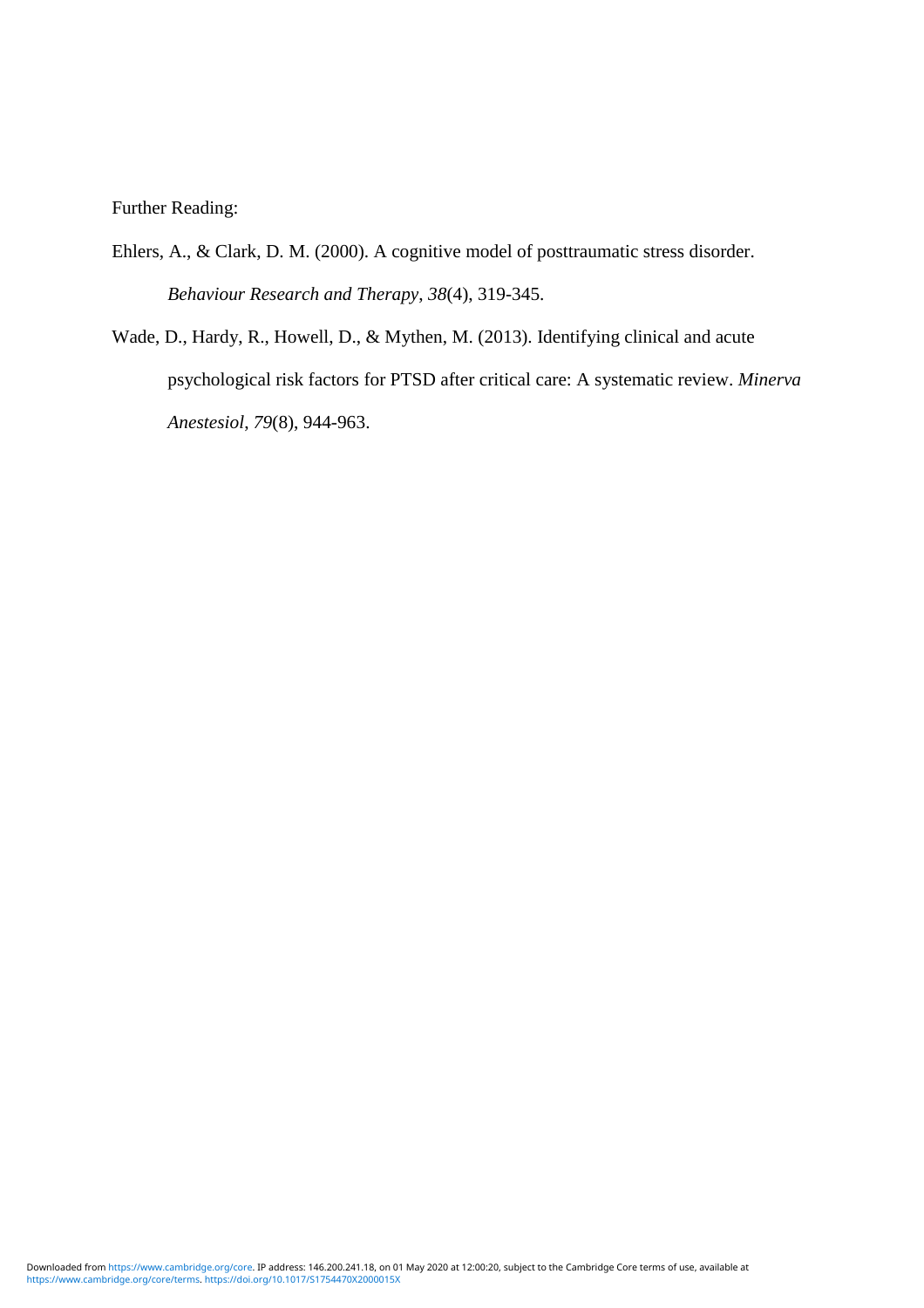#### **References**

- American Psychiatric Association. (2013). *Diagnostic and statistical manual of mental disorders* (5th ed.). Washington, DC: Author.
- Bienvenu, O. J., Gellar, J., Althouse, B. M., Colantuoni, E., Sricharoenchai, T., Mendez-Tellez, P. A., ... & Needham, D. M. (2013). Post-traumatic stress disorder symptoms after acute lung injury: a 2-year prospective longitudinal study. *Psychological Medicine*, *43*(12), 2657-2671.
- Colville, G., Kerry, S., & Pierce, C. (2008). Children's factual and delusional memories of intensive care. *American Journal of Respiratory and Critical Care Medicine*, *177*(9), 976-982.
- Davydow, D. S., Gifford, J. M., Desai, S. V., Needham, D. M., & Bienvenu, O. J. (2008). Posttraumatic stress disorder in general intensive care unit survivors: A systematic review. *General Hospital Psychiatry*, 30, 421-434.
- Deja, M., Denke, C., Weber-Carstens, S., Schröder, J., Pille, C. E., Hokema, F., ... & Kaisers, U. (2006). Social support during intensive care unit stay might improve mental impairment and consequently health-related quality of life in survivors of severe acute respiratory distress syndrome. *Critical Care*, *10*(5), R147.
- Ehlers, A., & Clark, D. M. (2000). A cognitive model of posttraumatic stress disorder. *Behaviour Research and Therapy*, *38*(4), 319-345.
- Ehlers, A., Clark, D. M., Hackmann, A., McManus, F., & Fennell, M. (2005). Cognitive therapy for post-traumatic stress disorder: development and evaluation. *Behaviour Research and Therapy*, 43(4), 413-431.
- Ehlers, A., Clark, D. M., Hackmann, A., McManus, F., Fennell, M., Herbert, C., & Mayou, R. (2003). A randomized controlled trial of cognitive therapy, a self-help booklet, and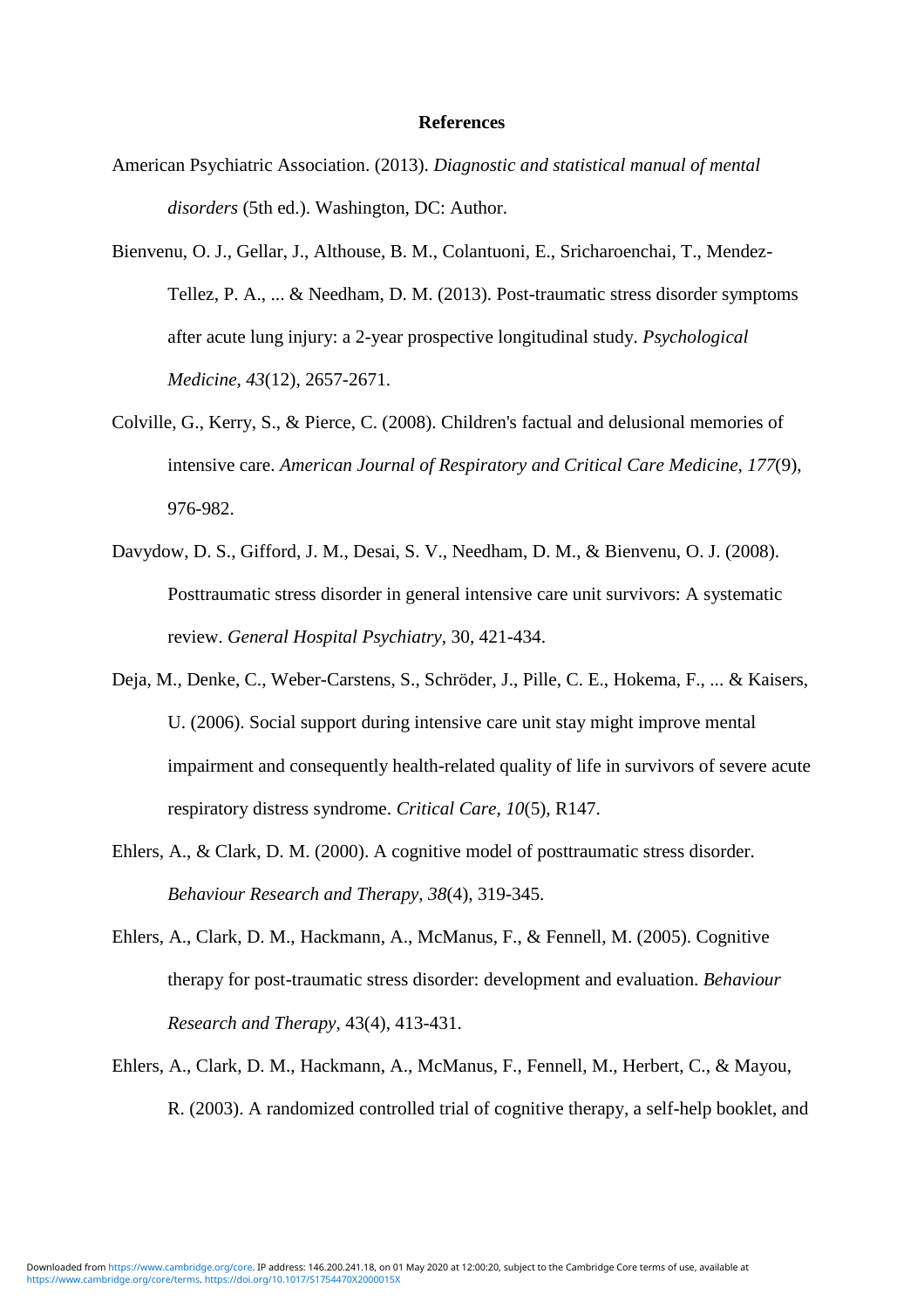repeated assessments as early interventions for Posttraumatic Stress Disorder. *Archives of General Psychiatry*, 60(10), 1024-1032.

- Ehlers, A., Grey, N., Wild, J., Stott, R., Liness, S., Deale, A., … Clark, D. M. (2013). Implementation of Cognitive Therapy for PTSD in routine clinical care: Effectiveness and moderators of outcome in a consecutive sample. *Behaviour Research and Therapy*, 51(11), 742-752.
- Ehlers, A., Hackmann, A., Grey, N., Wild, J., Liness, S., Albert, I., … Clark, D. M. (2014). A randomized controlled trial of 7-Day intensive and standard weekly cognitive therapy for PTSD and emotion-focused supportive therapy. *American Journal of Psychiatry*, 171(3), 294-304.
- Elliott, R., McKinley, S., Fien, M., & Elliott, D. (2016). Posttraumatic stress symptoms in intensive care patients: An exploration of associated factors. *Rehabilitation Psychology*, *61*(2), 141-150.
- Girard, T. D., Shintani, A. K., Jackson, J. C., Gordon, S. M., Pun, B. T., Henderson, M. S., ... & Ely, E. (2007). Risk factors for post-traumatic stress disorder symptoms following critical illness requiring mechanical ventilation: a prospective cohort study. *Critical Care*, *11*(1), R28.
- Intensive Care National Audit and Research Centre (2019). Key statistics from the Case Mix Programme - adult, general critical care units. 1 April 2018 to 31 March 2019. Retrieved from: https://www.icnarc.org/Our-Audit/Audits/Cmp/Reports/Summary-**Statistics**
- Intensive Care National Audit and Research Centre (2020). ICNARC report on COVID-19 in critical care 10 April 2020. Retrieved from https://www.icnarc.org/Our-Audit/Audits/Cmp/Reports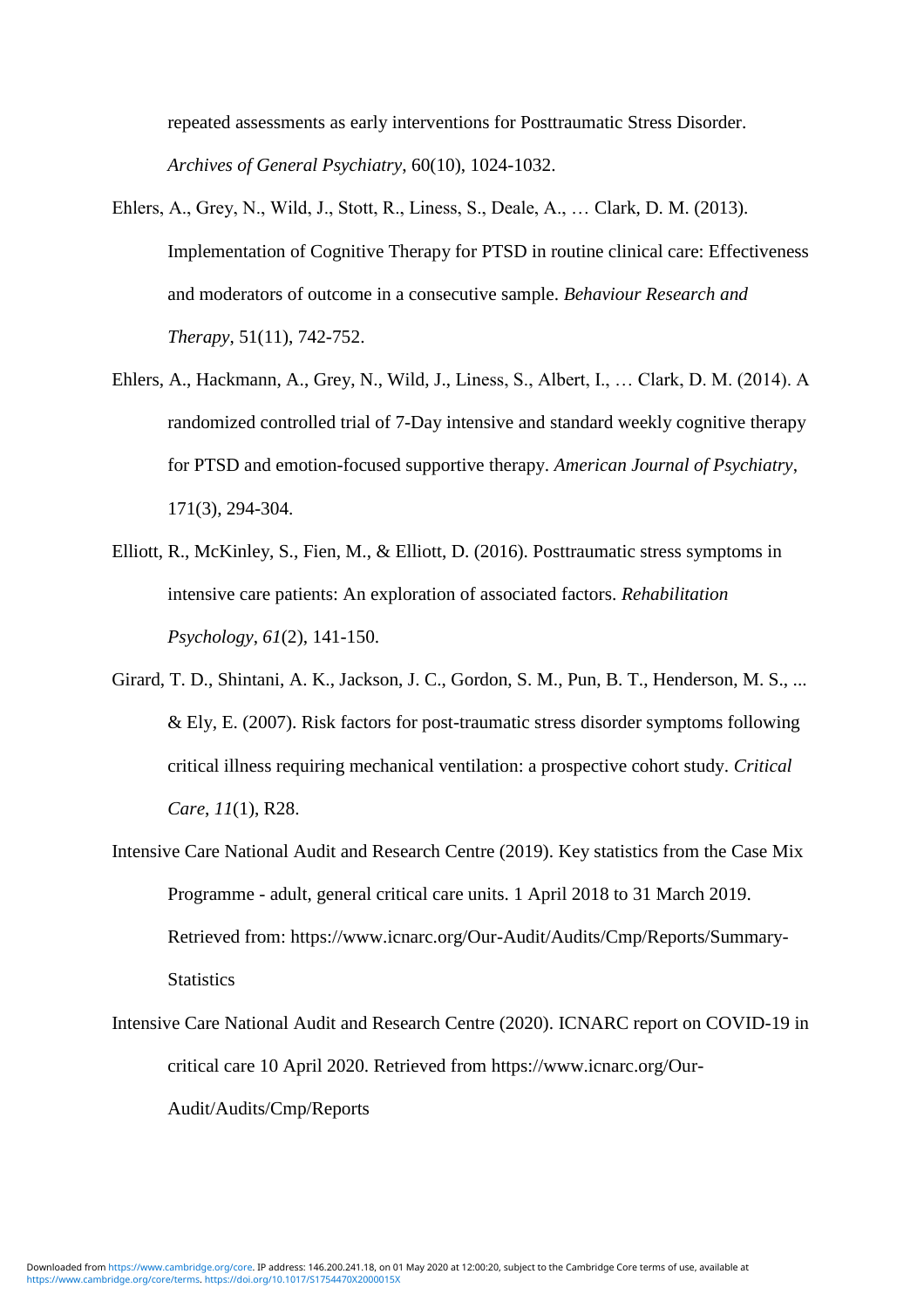- Jones, C., Griffiths, R. D., Humphris, G., & Skirrow, P. M. (2001). Memory, delusions, and the development of acute posttraumatic stress disorder-related symptoms after intensive care. *Critical Care Medicine*, 29, 573-580.
- Jones, C., Skirrow, P., Griffiths, R. D., Humphris, G., Ingleby, S., Eddleston, J., ... & Gager, M. (2004). Post-traumatic stress disorder-related symptoms in relatives of patients following intensive care. *Intensive Care Medicine*, *30*(3), 456-460.
- Kiekkas, P., Theodorakopoulou, G., Spyratos, F., & Baltopoulos, G. I. (2010). Psychological distress and delusional memories after critical care: A literature review. *International Nursing Review*, *57*(3), 288-296.
- Kress, J. P., Gehlbach, B., Lacy, M., Pliskin, N., Pohlman, A. S., & Hall, J. B. (2003). The long-term psychological effects of daily sedative interruption on critically ill patients. *American Journal of Respiratory and Critical Care Medicine*, *168*(12), 1457-1461.
- Morrissey, M., & Collier, E. (2016). Literature review of post-traumatic stress disorder in the critical care population. *Journal of Clinical Nursing*, *25*(11-12), 1501-1514.
- National Institute for Health and Care Excellence. (2009). *Rehabilitation after critical illness in adults.* (Clinical Guideline CG83). https://www.nice.org.uk/guidance/cg83
- National Institute for Health and Care Excellence. (2018). *Post-Traumatic Stress Disorder.* (NICE Guideline NG116). https://www.nice.org.uk/guidance/ng116
- Parker, A. M., Sricharoenchai, T., Raparla, S., Schneck, K. W., Bienvenu, O. J., & Needham, D. M. (2015). Posttraumatic stress disorder in critical illness survivors: A metaanalysis. *Critical Care Medicine*, *43*(5), 1121-1129.
- Paparrigopoulos, T., Melissaki, A., Tzavellas, E., Karaiskos, D., Ilias, I., & Kokras, N. (2014). Increased co-morbidity of depression and post-traumatic stress disorder symptoms and common risk factors in intensive care unit survivors: A two-year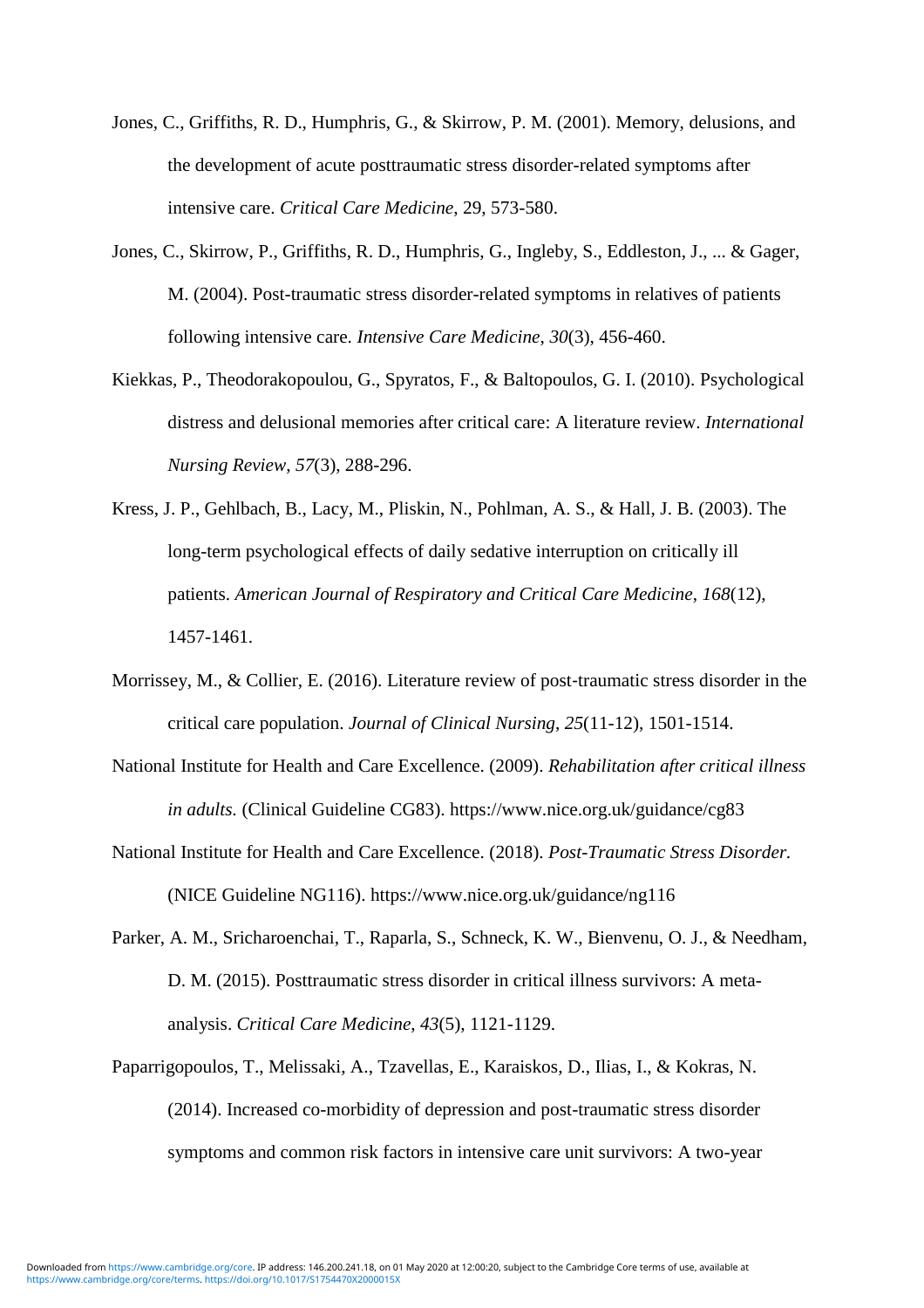follow-up study. *International Journal of Psychiatry in Clinical Practice*, *18*(1), 25- 31.

- Rattray, J., Crocker, C., Jones, M., & Connaghan, J. (2010). Patients' perceptions of and emotional outcome after intensive care: results from a multicentre study. *Nursing in Critical Care,* 15(2), 86–93.
- Tilouche, N., Hassen, M. F., Ali, H. B. S., Jaoued, O., Gharbi, R., & El Atrous, S. S. (2018). Delirium in the intensive care unit: Incidence, risk factors, and impact on outcome. *Indian Journal of Critical Care Medicine*, *22*(3), 144-149.
- Ullman, A. J., Aitken, L. M., Rattray, J., Kenardy, J., Le Brocque, R., MacGillivray, S., & Hull, A. M. (2015). Intensive care diaries to promote recovery for patients and families after critical illness: A Cochrane systematic review. *International Journal of Nursing Studies*, *52*(7), 1243-1253.
- Valsø, Å., Rustøen, T., Skogstad, L., Schou‐Bredal, I., Ekeberg, Ø., Småstuen, M. C., ... & Tøien, K. (2020). Post-traumatic stress symptoms and sense of coherence in proximity to intensive care unit discharge. *Nursing in Critical Care*, *25*(2), 117-125.
- van den Born-van Zanten, S., Dongelmans, D. A., Dettling-Ihnenfeldt, D., Vink, R., & van der Schaaf, M. (2016). Caregiver strain and posttraumatic stress symptoms of informal caregivers of intensive care unit survivors. *Rehabilitation Psychology*, *61*(2), 173-178.
- Wade, D. M., Brewin, C. R., Howell, D. C., White, E., Mythen, M. G., & Weinman, J. A. (2015). Intrusive memories of hallucinations and delusions in traumatized intensive care patients: An interview study. *British Journal of Health Psychology*, *20*(3), 613- 631.